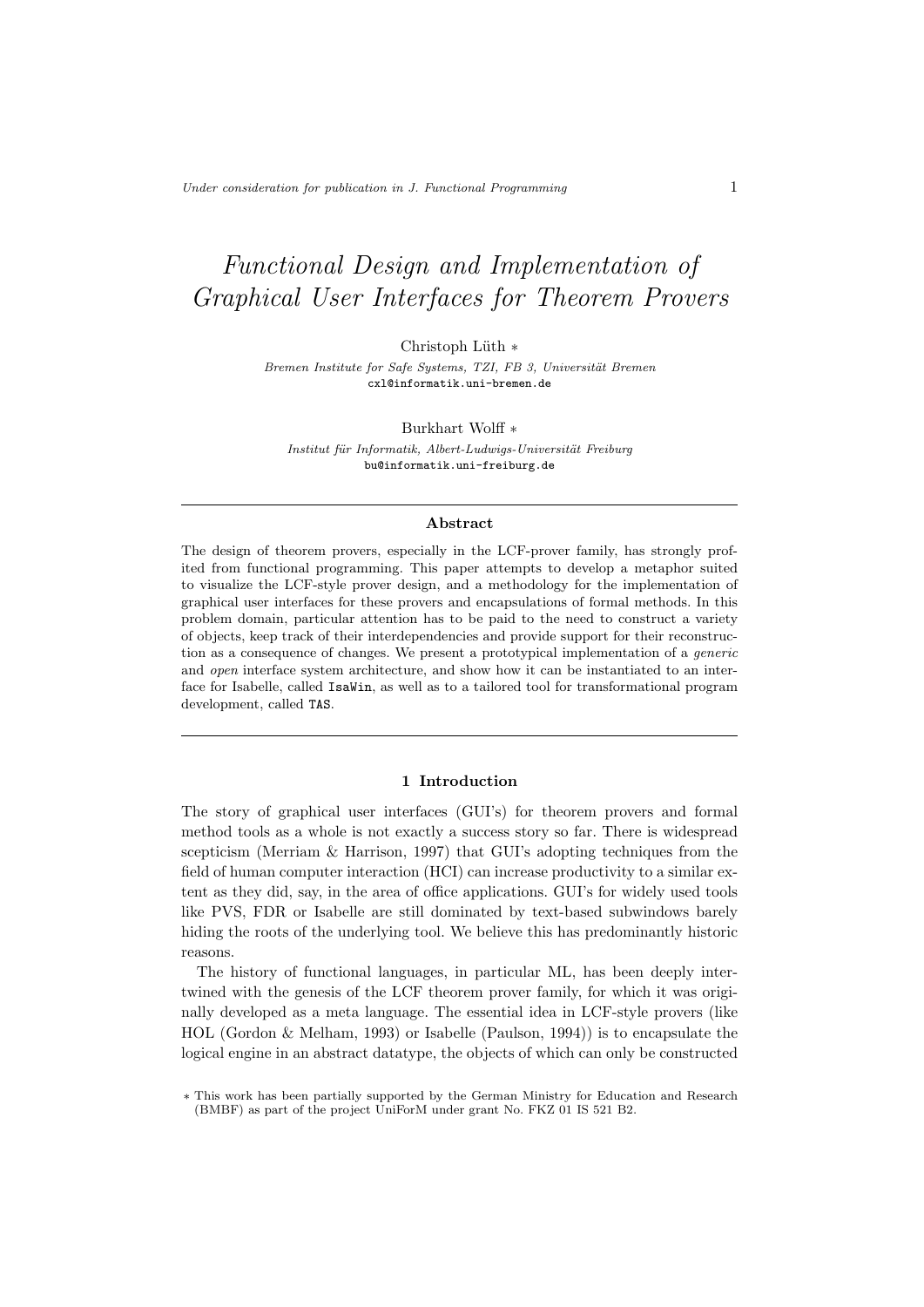# 2 C. Lüth and B. Wolff

by operations implementing the rules of the underlying logic. This yields the basis for an open system design allowing user-programmed extensions in a logically sound way. The flexibility, generality and expressiveness of LCF-style provers makes them symbolic programming environments, into which other languages can be logically embedded, e.g. Haskell (Regensburger, 1994), Java (Nipkow & von Oheimb, 1998), Z (Bowen & Gordon, 1994; Kolyang, Santen & Wolff, 1996b) or CSP (Tej & Wolff, 1997). Together with appropriate, customised proof support and a graphical user interface which hides the details of the embedding, this leads to an implementation technology for formal method tools which we call encapsulation.

Thus, while the LCF-design has its undoubted advantages, these systems have inherited a very restricted model of user interaction based on a command line interface, and not profited as much as possible from recent advances in interface design (Shneiderman, 1998; Thimbleby, 1990; Dix et al., 1998). As Bornat and Sufrin (1998) put it, this problem cannot be overcome by "bolting a bit of Tcl/Tk onto a text-command-driven theorem prover in an afternoon's work".

Our contributions towards filling the gap between classical command-line interaction and more modern concepts of graphical user interaction are the following. First, we develop a new metaphor for the visualization of LCF-style provers. The metaphor serves as a vehicle to make the data structure of the prover accessible to pervasive direct manipulation. Second, the metaphor develops an abstract notion of user interaction, and is compatible with the need for their *systematic replay*. Replaying proofs is a central issue in theorem proving. Third, the metaphor is implemented in a generic system architecture, based on the structuring mechanisms of Standard ML, using a functional encapsulation of Tcl/Tk and the theorem prover Isabelle. Besides a graphical user interface for a theorem prover, this gives an encapsulation technique for formal methods.

This paper is organized as follows: we will first discuss issues relating to the conceptual design and the metaphor. We will then turn to the architecture of the system, introducing a data model and a process model. This will be followed by a section expanding on some aspects of the implementation, and a section introducing a different instantiation of the generic system. We close with an evaluation of the proposed work, and a comparison to related work.

# 2 Conceptual Design Issues

Direct manipulation, a term attributed to Shneiderman (1982), is a widely known technique in HCI and graphical user interface design (Shneiderman, 1998; Thimbleby, 1990; Dix et al., 1998), characterized by continuous representation of the objects and actions of interest with a meaningful visual metaphor and incremental, reversible, syntax-free operations with rapid feedback on all actions. In this section, we will introduce the notepad metaphor, serving as a vehicle to make the internal objects of a theorem prover accessible for direct manipulation.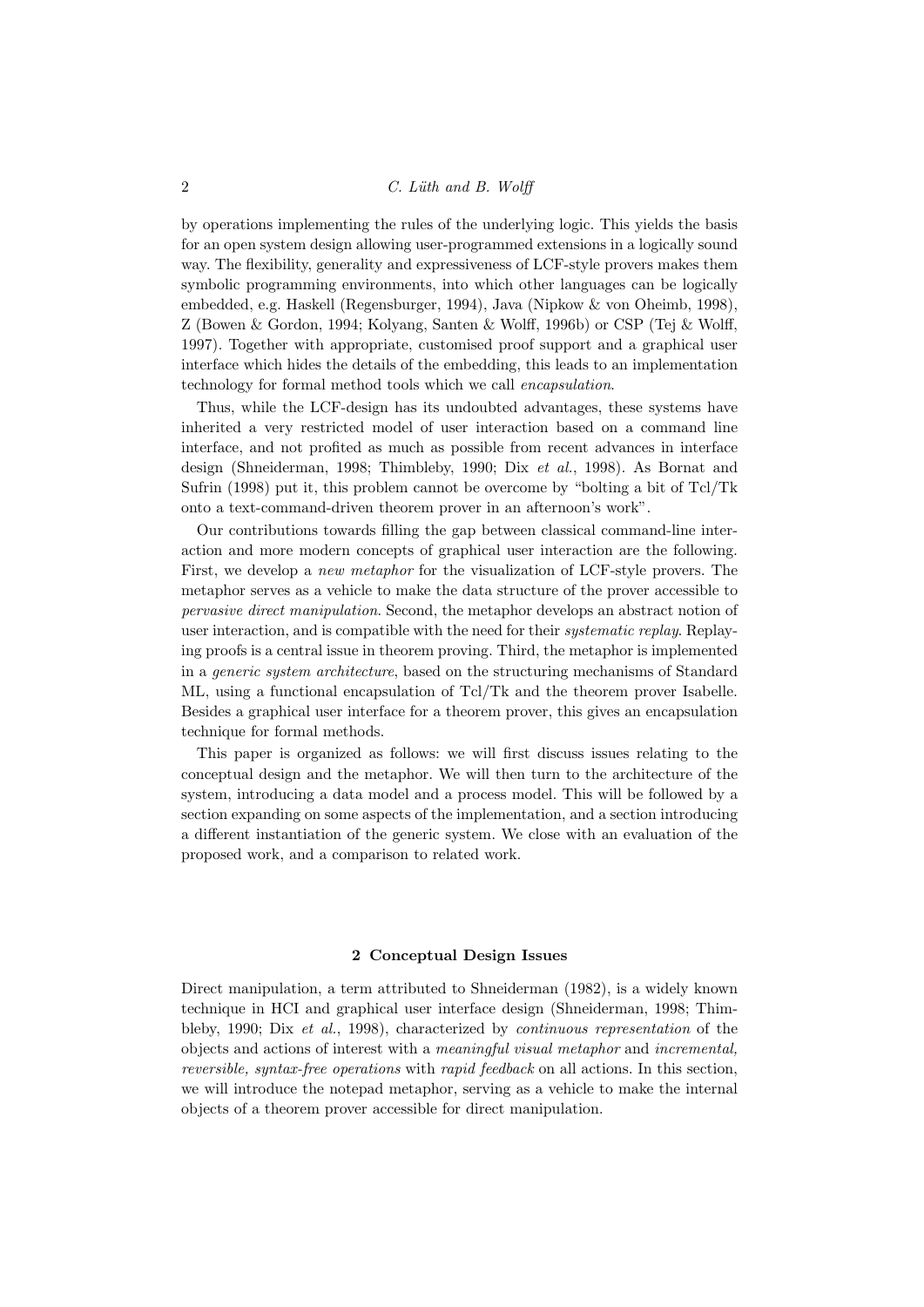#### 2.1 The Notepad Metaphor

As a motivating example, consider the way we do everyday mathematics and calculations: one typically uses a piece of paper or a blackboard to write down intermediate results, calculations or lemmas, but overall in an unstructured way, adding a column of numbers in one part of the pad, while doing a multiplication in the lower corner and a difficult diagram-chase in the middle.

A simple instance of this is a small notepad on which we can write down numbers and arbitrary text. The operations would either be arithmetic (e.g. add two numbers), or textual (write some new text). Technically, the notepad could be visualized as a window in which the user can manipulate objects, represented as icons, by drag&drop. The world of objects on our notepad is structured by an inherent notion of typing (here, numbers and texts). This typing is crucial when considering the operations, because an operation taking numbers as arguments is different from an operation taking texts as arguments. The operations are applied by drag&drop, so if we drop a number onto a number, we may want to add them up, whereas if we drop a text onto a text, we may want to concatenate them. Figure 1 illustrates our example: On the left, we can see objects representing numbers 2, 4 and 5, and two pieces of text. If we move the number 2 on the number 4 (second from the left), they are added up, and we obtain a new object: the number 6 appears (third from the left).



Fig. 1. Introducing the notepad metaphor and manipulation by drag&drop.

This shows the first main principle of a functional GUI: objects represent values, and hence the interaction of objects produces new objects, rather than changing existing ones. Dropping an object onto another corresponds to function application. These functions are called *binary operations*; passing several objects to a binary operation is possible by grouping objects via multiple selections. Additionally, unary operations may be defined for each object type, which take exactly one argument, and are invoked via a pop-menu (see Fig. 1 on the right, where the standard operations Show, Rename and Delete can be seen.)

In practice, the simple typing discipline has proven insufficient  $-e.g.$  instead of adding two numbers, we might as well want to subtract, multiply or divide them. To this end, we introduce the concept of a mode that an object may have. In our example, each object of type natural number has four modes: plus, minus, times and divide. The function applied by drag&drop is determined by the mode of the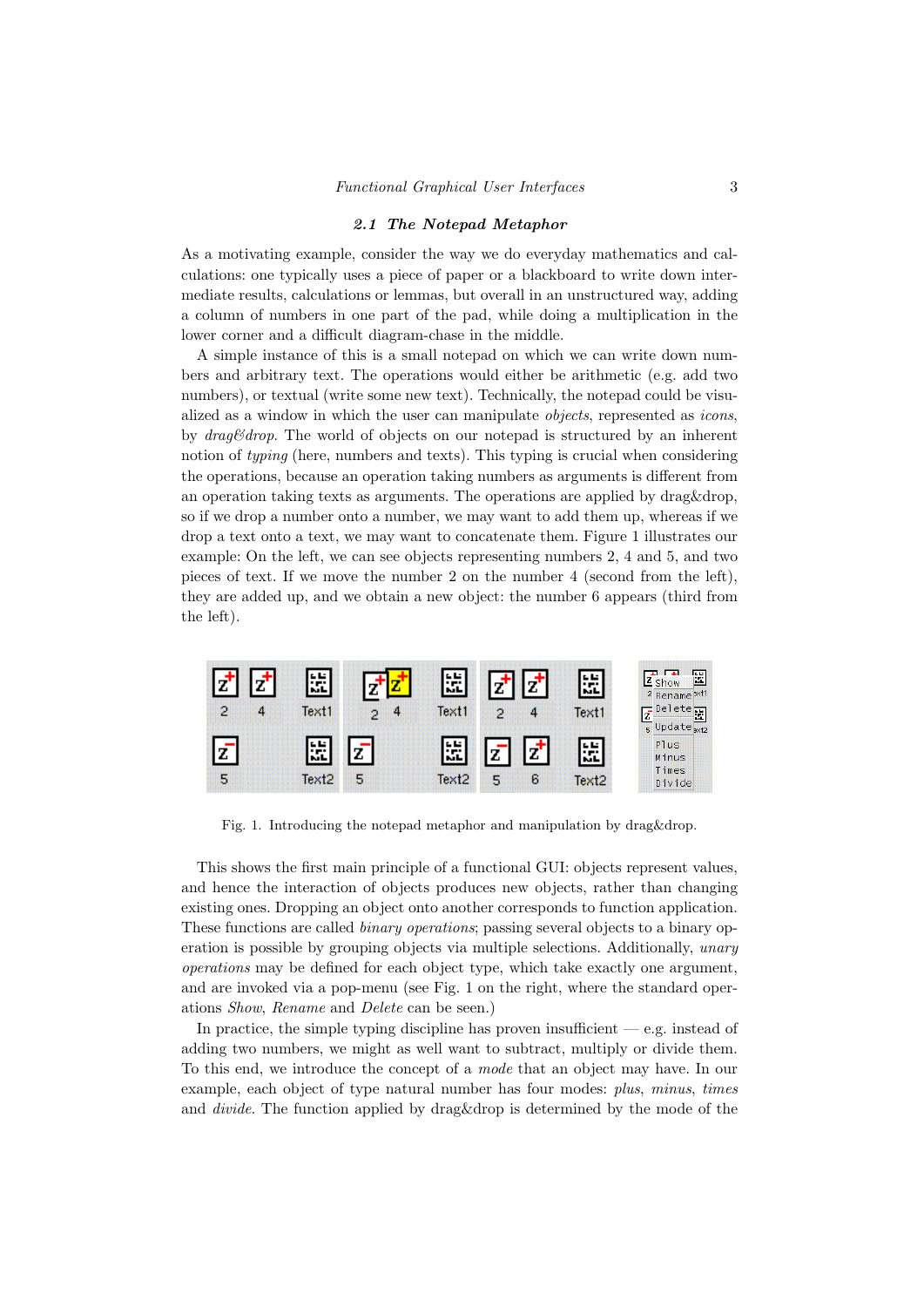object being dropped onto: dropping a number onto another number in times mode multiplies the two numbers.

At first sight the modes seem to contradict our principle of a functional GUI, since they allow a form of state. However, the modes only serve to disambiguate or simplify user interaction. This context information may help the system to provide additional parameters that had to be provided explicitly otherwise; we do not allow side effects when applying operations. As a general rule of interface design(Thimbleby, 1990), modes should not be hidden, so the icon of an object is determined by both the mode and the type of the object. This way, the action which will take place is always transparent to the user. In Fig. 1, the modes of the numbers are shown by an additional sign on the upper right corner of the symbol. The user can change the mode of an object by a pop-up menu (Fig. 1 on the right).

#### 2.2 Undo, Persistence and Replay

According to the main principle of a functional GUI, function application can not change the arguments of the function. This allows an easy implementation of undo: we just delete the object created by applying the function. Moreover, the functional approach makes it easy to reconstruct an object value. By recording the operations which have been applied to construct an object, we can reconstruct the object value later by replaying the operations. This is needed to implement a persistent state, and to deal with external objects.

By *persistent state*, we mean that we want to be able to save the current state at a given moment, exit the system, and later restart the system in the same state where we left it. Under the assumption that only operations, but not objects, can be saved externally, persistence is achieved by recording for every object how it was constructed, and reconstructing the object by replaying the operations upon restart.

As an example of *external objects*, suppose that the texts on our notepad are given as post-it notes stuck to the pad. Their value is the text written on them. We can concatenate two texts, but if we then write something different on one of the notes, the value of the concatenation should change accordingly. In our example, suppose the text objects (like Text1 and Text2 in Fig. 1) are read from external files. By dragging Text1 on Text2, we create a new object, say Text3. If now Text1 is reloaded, the value of the object may change, and consequently the value of Text3 should change as well. We say *Text3* is *outdated*, which is indicated by shading the icon of Text3. An outdated object is updated again by replaying its history. Updating can be invoked manually via the pop-up menu (as in Fig. 1), or automatically. In many applications, however, automatic replay is inconvenient since it may take a long time, and since it may fail, leading to errors which the user has to correct interactively. This may distract the user from his current task, so we let him postpone the updating until it is convenient.

Replay is very important in the theorem proving context, because most theorem provers read declarations and definitions from external files, which are frequently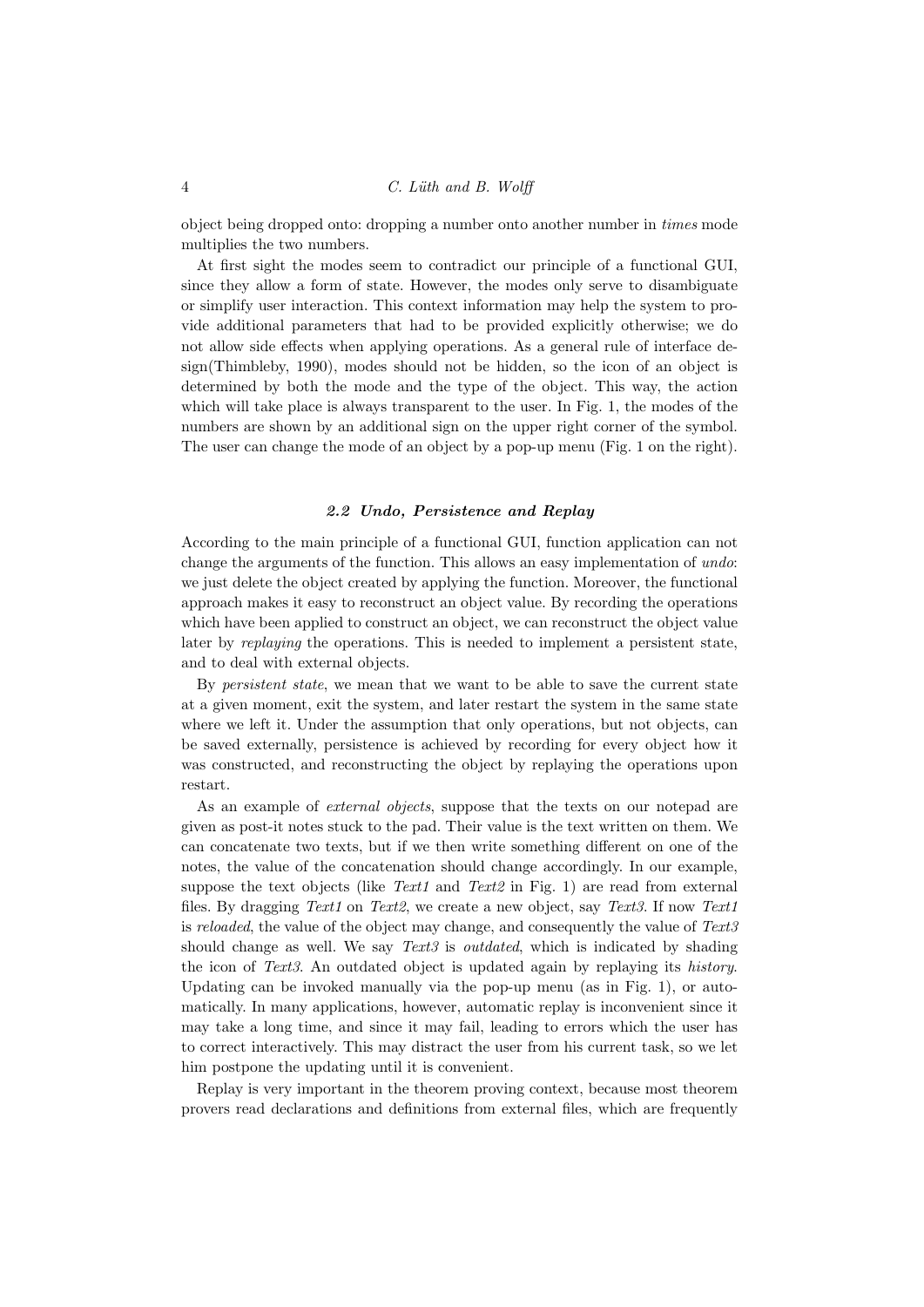modified by the user, and have to be reloaded. Yet, systematic replay is to our knowledge never supported on the level of the GUI.

# 2.3 Construction Objects

For certain objects, manipulation without regard to their internal structure, and hence their history, is insufficient. For instance, we want to admit editing of text objects in our simple example. The history of such editing operations will then consist of a protocol of operations like delete "javelin" at position 3.12 or insert "spear" at position 3.12. Navigating forward and backward in this history corresponds to undoing and replay.

These objects will be called *construction objects*. They can be opened by doubleclicking, which leads to the creation of two new windows, namely the construction area and the history navigation window (see Fig.2). Both windows have a focus, i.e. a mark on some position in the text, and some position in the history, respectively. The history focus controls the content of the construction area.



Fig. 2. Construction area and history navigation window.

When closing a construction object, the current value of the construction object is bound to the object that was opened (i.e. to the icon that was double-clicked). The reason for this behaviour is that the notepad would hopelessly clutter up if a new object was created for each step in the history. Objects depending on a closed construction object are marked as outdated.

Note that the replay of the history may fail. For example, the semantics of the delete "javelin" operation may be undefined if no "javelin" occurs in the text as a consequence of an external change and a reload of the object.

There are more forms of interaction between the notepad window and the construction area or the history window. Objects on the notepad may be dragged on the focus set in the object value field, e.g. replacing the text selected in the focus. Vice versa, the selected text of the focus may be extracted and form an object on the notepad.

# 2.4 IsaWin — A Functional Graphical User Interface for Isabelle

We will now explain how theorem proving fits into the concepts described in the previous sections by describing our GUI IsaWin for the theorem prover Isabelle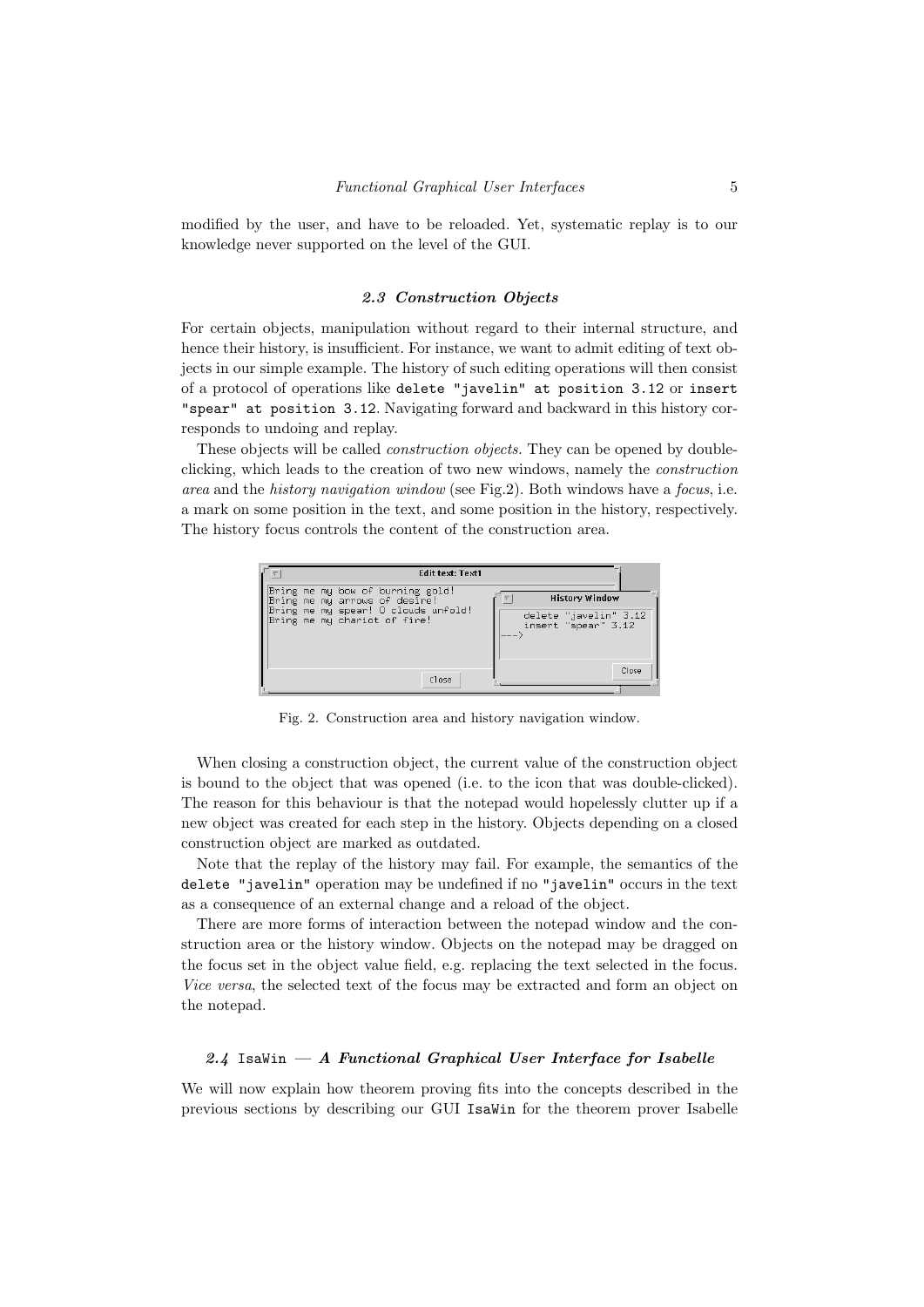# $C.$  Lüth and B. Wolff

(Paulson, 1994). Isabelle is just the example at hand; we expect no principal difficulties in developing analogous interfaces for other LCF-style prover based on SML.

# 2.4.1 Accommodating Basic Theorem Proving into the Notepad

The object types of IsaWin are a subset of those provided by Isabelle, as shown on the left of Fig. 3: in the first row two theorems and a theory, in the second row, two different types of rule sets, called simplifier sets and classical rule sets in Isabelle parlance, and an ongoing proof, or more precisely the proof script which we will identify with a proof throughout this paper. Theorems have four modes: they can be introduction rules (as in Fig. 3), elimination rules, destruction rules and equations (which are not shown).



Fig. 3. The Objects of IsaWin: to the left, basic objects; to the right, tactical objects

The binary operations in this instance include the forward resolution of two theorems: unifying the conclusion of one theorem with the hypothesis of another one. This corresponds to dropping a theorem object onto another theorem. Note that this may not succeed — the operation is partial. E.g. if the theorem  $add_0$ :  $0 + c = c$  is dropped onto the theorem sym :  $s = t \Rightarrow t = s$ , a new theorem  $t = 0 + t$ is produced by forward resolution; but vice versa the operation fails. Simplifier sets are sets of rewriting rules. If a theorem is dropped on a simplifier set, a new simplifier set is produced with the theorem included. Classical logics support another type of rule sets. These classical rule sets come in two modes, safe and unsafe, since theorems can be added to a classical rule set in two ways (this distinction makes a difference for a decision procedure of Isabelle, the so-called classical reasoner). If a theorem is dropped on a classical rule set, depending on the mode of the rule set, it is either added as a safe rule or as an unsafe rule.

Reloading an external theory file results in outdating all dependent objects, like included theories or theorems depending on them.

#### 2.4.2 Accommodating Tactical Programming into the Notepad

Contrary to a common prejudice against GUI's for theorem provers, it is quite straightforward to embed basic tactic script construction into the notepad metaphor. First, we provide object types corresponding to certain Isabelle types,  $tac\_op$  (for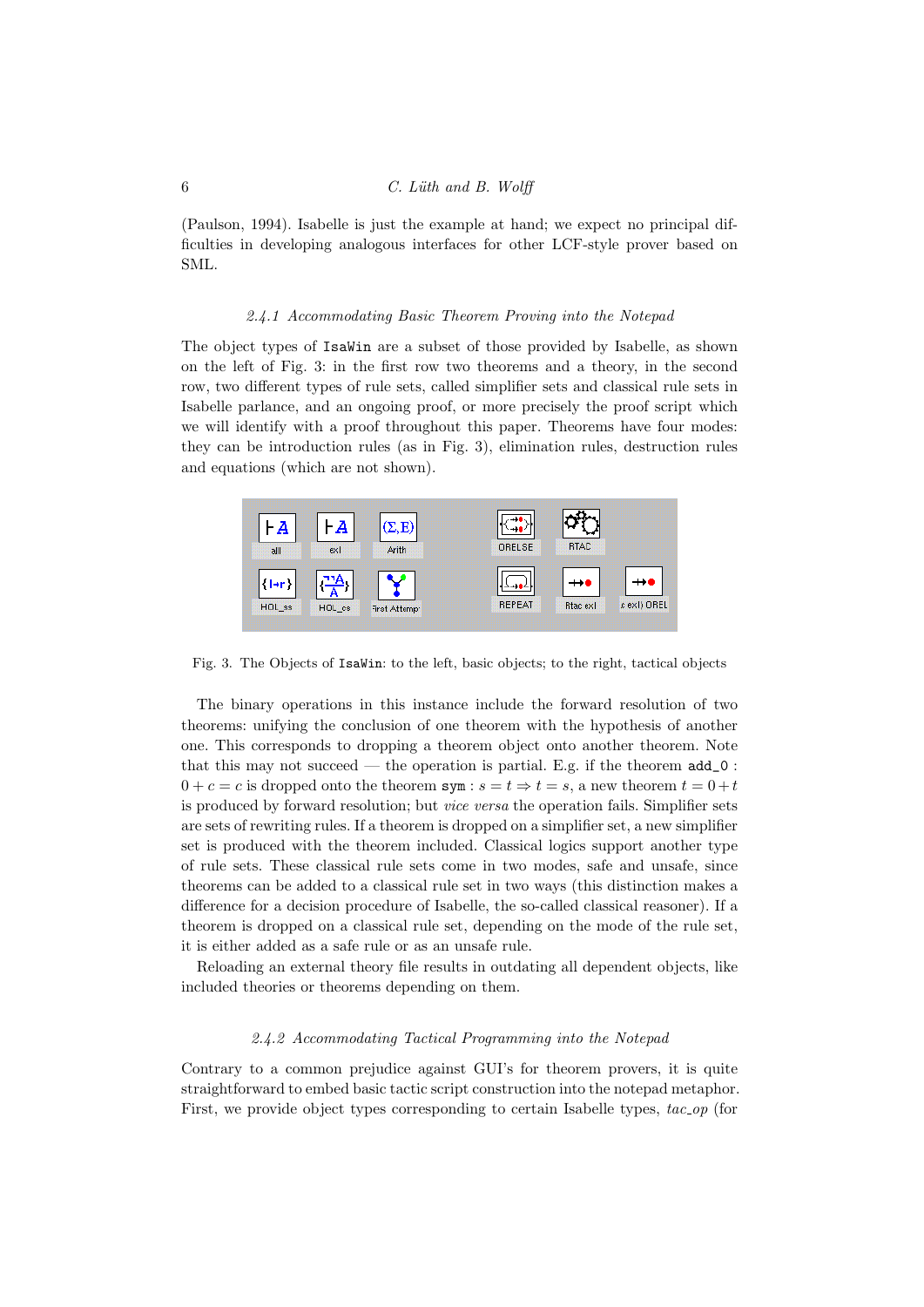tactical operations), tactics and tacticals. Second, we provide objects of type tac-op corresponding to backward resolution or simplification, basic tactics like proof by assumption as objects of type tactic, and the usual connectives REPEAT, THEN and ORELSE on tactics as objects of type tactical. Third, we set up the binary operations by embedding Isabelle's tactical algebra into our world of object types, objects and binary operations. We are now able to construct, for example, an object corresponding to the Isabelle tactic REPEAT o ((rtac exI) ORELSE' (rtac allI)) which by repeated backward resolution with the quantifier introduction theorems exI and allI will eliminate an arbitrary sequence of outermost quantifiers on a subgoal. Fig. 3 shows the constructed tactic in the lower left corner, together with tacticals ORELSE and REPEAT, the tactical operation  $RTAC$  and the tactic Rtac exI.

#### 2.4.3 Accommodating Backward Proof into Construction Objects.

In LCF-style provers, the main proof method is by backward proof: if we want to prove a goal  $\phi$  in this style, a *proof state* is initialized with the formula  $\phi \Rightarrow \phi$ . With a theorem  $A \Rightarrow B \Rightarrow \phi$ , the proof state can be refined to  $A \Rightarrow B \Rightarrow \phi$  by forward resolution. The premises left from the rightmost implication, here A and B, are called subgoals. If, as a consequence of further proof steps, no subgoals are left, the proof state can be converted into the theorem  $\phi$ .

| $ \nabla $              |           | <b>IsaWin Proof: refinement proof</b>                                                                                                                                                                                           |                                                                                                                                                                                                                                                                                    |                                                                                                       |       |  |
|-------------------------|-----------|---------------------------------------------------------------------------------------------------------------------------------------------------------------------------------------------------------------------------------|------------------------------------------------------------------------------------------------------------------------------------------------------------------------------------------------------------------------------------------------------------------------------------|-------------------------------------------------------------------------------------------------------|-------|--|
| State History           | View      |                                                                                                                                                                                                                                 | Help                                                                                                                                                                                                                                                                               |                                                                                                       |       |  |
| Tactic<br>settings      | To Show:  | COPY << SYSTEM                                                                                                                                                                                                                  |                                                                                                                                                                                                                                                                                    | <b>Proof history</b><br>1. rewrite_goals_tac [COPY_def]                                               |       |  |
| auto                    | Subgoals: | 1. $\lambda u$ . left u? x -> $\lambda u$ . right u!x -> fix $\lambda$ COPY.<br>$\lambda$ u. left u? x -> $\lambda$ u. right u!x -> COPY <<                                                                                     |                                                                                                                                                                                                                                                                                    | 2. rewrite_goals_tac [Let_def]<br>3. rewrite_goals_tac [Letrec_def]<br>4. rewrite_goals_tac [Let_def] |       |  |
| no inst                 |           | left? x $\Rightarrow$ midlx $\Rightarrow$ ack->fst fix $\lambda p$ . (le<br>$midx \rightarrow act \rightarrow fst$ p.                                                                                                           |                                                                                                                                                                                                                                                                                    | 5. ALLGOALS rtac fix ind*                                                                             |       |  |
| rewrite goals           |           | $mid? x \rightarrow$<br>rightlx $\Rightarrow$ ack->snd p) []{x. xe range mid v                                                                                                                                                  |                                                                                                                                                                                                                                                                                    | 6. ALLGOALS asm_simp_tac cont_ss<br>7. rtac adm ref ord 2                                             |       |  |
| asm simp                |           | $x = ack$                                                                                                                                                                                                                       |                                                                                                                                                                                                                                                                                    | 8. ALLGOALS asm_simp_tac cont_ss                                                                      |       |  |
| fast                    |           | mid? $x \rightarrow$ right!x $\rightarrow$ ack->snd fix $\lambda p$<br>$\text{left? } x \rightarrow \text{mid} x \rightarrow \text{ack} \rightarrow \text{fst}$ p.<br>mid? x -> right!x -> ack->snd p) \ {x. xe ra<br>$x = ack$ | 9. FOLD_AT_PATH 120<br>surjective_pairing 1<br>10. ALLGOALS asm_simp_tac cont_ss<br>11. rewrite_goals_tac [SYSTEM_def]<br>12. rewrite_goals_tac [Letrec_def]<br>13. rewrite_goals_tac [Let_def]<br>14. ALLGOALS asm_simp_tac setE_ss<br>15. UNFOLD AT PATH 210<br>knaster tarski 1 |                                                                                                       |       |  |
| assumption<br>strip tac | $Cmds$ :  | ALLGOALS asm_simp_tac cont_ss                                                                                                                                                                                                   | 16. ALLGOALS asm_simp_tac cont_ss<br>17. UNFOLD AT PATH 22112120<br>knaster_tarski 1                                                                                                                                                                                               |                                                                                                       |       |  |
| induct                  |           |                                                                                                                                                                                                                                 | knaster tarski 2                                                                                                                                                                                                                                                                   | 18. UNFOLD_AT_PATH 222120<br>19. ALLGOALS asm_simp_tac setE_ss                                        |       |  |
|                         |           |                                                                                                                                                                                                                                 | $\rightarrow$                                                                                                                                                                                                                                                                      | 20. ALLGOALS asm_simp_tac cont_ss                                                                     |       |  |
|                         |           |                                                                                                                                                                                                                                 |                                                                                                                                                                                                                                                                                    |                                                                                                       | Close |  |

Fig. 4. IsaWin's construction area

It is convenient to declare backward proofs as construction objects and the proof steps performed by tactical operations as their history. When dragging objects from the notepad window to the construction area, the GUI will perform tactical operations, depending on the mode of the dragged object, the settings of the buttons and the focus set by the user. If a theorem lemma1 has the mode introduction rule, and the focus is set to the second subgoal, the drag&drop gesture will trigger the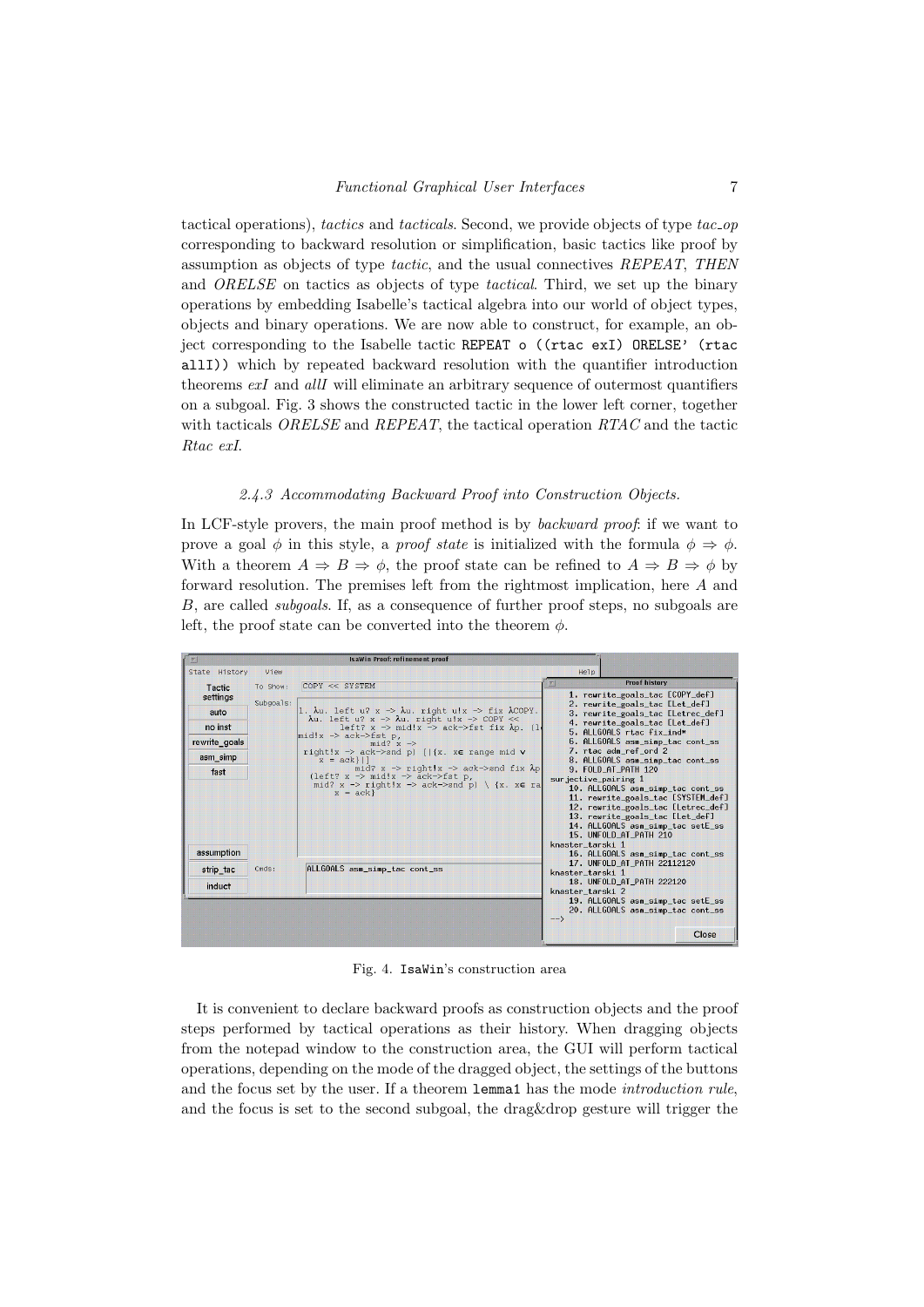Isabelle operations by(rtac lemma1 2). Further, dragging a simplifier set down into the construction area will cause Isabelle's rewriting machine to execute the rewrites in it. If there are no subgoals left to be proven, the construction area can be closed to yield a theorem object on the notepad. Figure 4 shows the construction area of the IsaWin interface. The most prominent part is the display of the subgoals, and the main goal to be proven.

#### 3 System Design Issues

As mentioned in the introduction, we want to provide a family of user interfaces for different applications, let it be for different theorem provers or different tools built on them. Hence, our system architecture has to be *generic*. It depends on an abstract characterisation of the application; this parameter is discussed in Sect. 3.1 and leads to the data model described in Sect. 3.2. This view is complemented by the process model in Sect. 3.3, where the communication of the different components is presented.

## 3.1 An Abstract View of Functional User Interfaces

At an abstract level, we consider the theorem prover, or the encoded formal method, to be an application which is a structure with the following characteristics:

- It has *objects*, each of which has *type*. The type determines the possible modes, and both determine which operations are applicable to this object, and both were indicated by the object's *icon*.
- There are partial *operations* which can be applied to objects, namely *unary* operations which take exactly one argument, and binary operations which take two arguments. Unary operations are selected from the pop-up menu bound to each object, whereas binary operations are triggered by drag&drop.

Thus, an application has a set S of types, a set  $\Omega$  of operations which have certain arity (i.e. an operation  $\omega \in \Omega$  takes exactly one or two arguments of specific types), a set  $A_s$  of the possible values of objects of type s, and a way to apply operations  $\omega$  from  $\Omega$  to elements of  $A_s$ . In other words, an application is given by a signature  $\Sigma = (S, \Omega)$ , and a partial  $\Sigma$ -algebra A. This separation of the syntax of the application (given by a signature) from its semantics (given by an algebra) is essential in being able to handle replay, as we will see below.

The modes — and similarly, the settings in the construction area — only serve to disambiguate which operation  $\omega$  is going to be applied. Once the operation has been selected, its evaluation is independent of modes, settings or any other user input.

Technically, we can denote this characterisation by an SML signature APPL\_SIG, making the generic interface an SML functor which when instantiated with an application yields a graphical user interface for that application; we will elaborate on this in Sect. 4.2 below.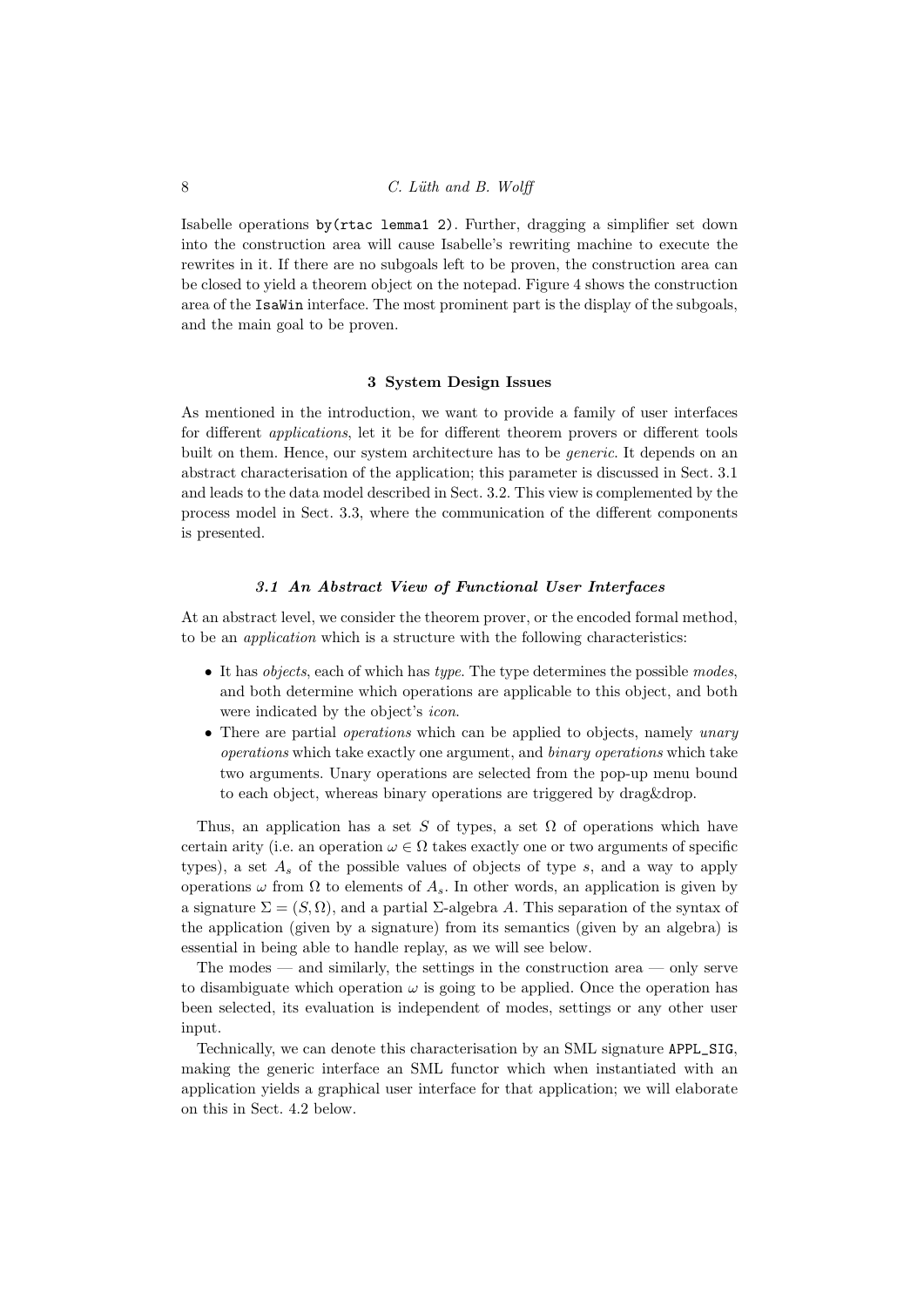#### 3.2 The Data Model

The metaphor developed in the previous section was based on the representation of values by icons on a notepad, and application of operations on these objects. Representation on the notepad corresponds to naming an object— the object can be referred to, and operations can be applied to it.

As an application is given by a signature  $\Sigma$  and a partial  $\Sigma$ -algebra A, the history of an object is given by composition of operations, or in other words by a term t from the term algebra  $T_{\Sigma}(X)$ , built over a set X of variables (where the rôle of the variables is taken by the external identifiers). Then, given a mapping of the variables to values in  $A_s$  (i.e. a way to evaluate external objects), every term evaluates to an element of  $A_s$  (MacLane & Birkhoff, 1967). So in order to be able to replay the construction of an object, every object is represented internally as a pair  $(a, t)$  with  $a \in A_s, t \in T_\Sigma(X)_s$ , where a is the current optional value of the object (if it exists), and  $t$  is the history.

Since objects can be referred to, a single object can be used more then once. The data model has to take into account that kind of sharing, since otherwise replay would become unnecessarily expensive. In proof scripts, this sharing is achieved by binding the theorem to an identifier. In our data model, it is implemented by representing all terms representing the history of the objects in a directed acyclic term graph, representing the global data state of the system.

The vertices of the term graph correspond to the pairs  $(a, t)$ ; every vertex may be associated to an icon on the notepad. The edges correspond to operations. If the value a does not exist, the object is called outdated. Recall that outdating can occur in two ways: an external object is changed (i.e. re-evaluated; for example, a file is being reread into the system), or an operation is applied to a construction object.

The notion of history used here is linear, like Archer, Conway and Schneider's script model (Archer *et al.*, 1984). When we go back in the history, there is a sequence of operations which can be applied by going forward again (the pending operations). If, after going back, we apply a different operation, these pending operations are lost and cannot be referred to anymore. This is a design decision to make navigating the history easy. With the data model, it would be easy to implement a history which is not a linear script, but a graph (like Vitter's US&R model (1984)), where applying new operations is possible while still pending ones are kept in another branch of the history.

# 3.3 The Process Model

The components of the architecture comprise the notepad and the construction area which have already been introduced above. Additionally, the application may provide communicating components such as a file selector, or a theorem chooser; these typically serve to import external objects into the system. Construction area and notepad are closely coupled, because they exchange values of objects under construction. The notepad and all other components communicate with each other via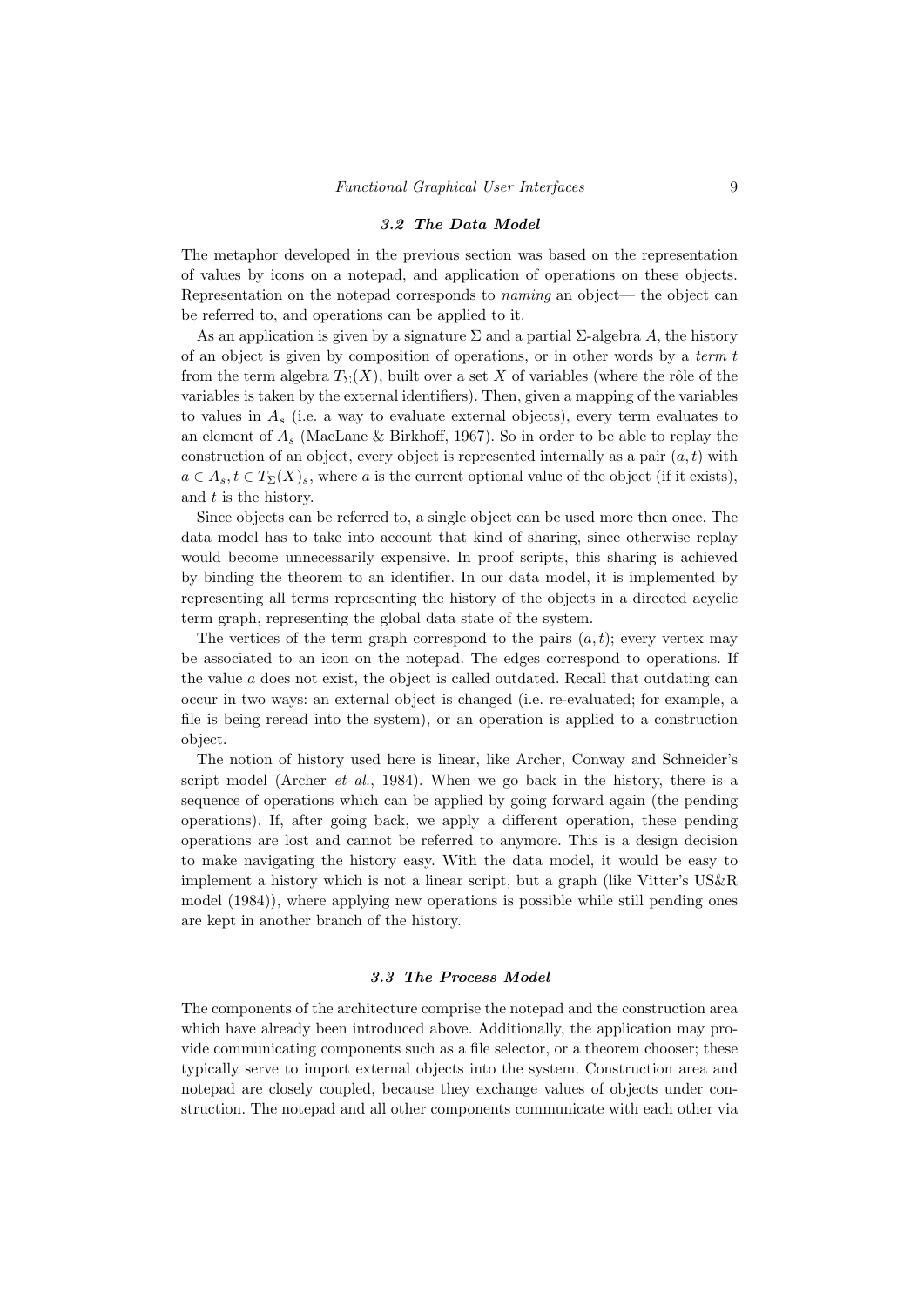

Fig. 5. The Process View of the Architecture Scheme.

a clipboard, and with an external environment, exchanging external representations of the history of objects.

Figure 5 shows the process view of the system.  $M_1, \ldots, M_n$  and  $NM_1, \ldots, NM_n$ are the application-specific modal and non-modal components. Whenever a modal component is activated, communication with all other components is refused, while non-modal components allow interleaved communication. Hence, activation of a modal component transfers the control flow of the interface to this component, as indicated by the dotted arrows. Except for the environment and the clipboard, every component is associated to a widget or a window visualizing its process state in the GUI (construction area and history navigation have one each for convenience). The components may optionally communicate with the environment (hence the dashed arrows).

Our design goal of pervasive direct manipulation is reflected by the communication vertices that connect all components with the clipboard. The arrow pointing into the clipboard represent drag-events (parameterized with the object), while the arrow pointing from the clipboard represent drop-events.

Our design goal of persistence is reflected by the arrows connecting the notepad to the environment. Both of these components have an internal state which we have to be able to save into the environment, and read back from there. The applicationspecific selector components may have an internal state, and thus may need to communicate with the environment as well.

In Fig. 5, more than one instantiation of the interface can be connected, by sharing the same environment, and by connecting the clipboards. This requires conversion functions between the objects of the different instantiations. This gives us a way to build Formal Software Development Environments as a consequence of the genericity of our architecture. A prototypical implementation of this scheme, centred around tools for the specification language  $Z$ , is discussed in (Lüth *et al.*, 1998).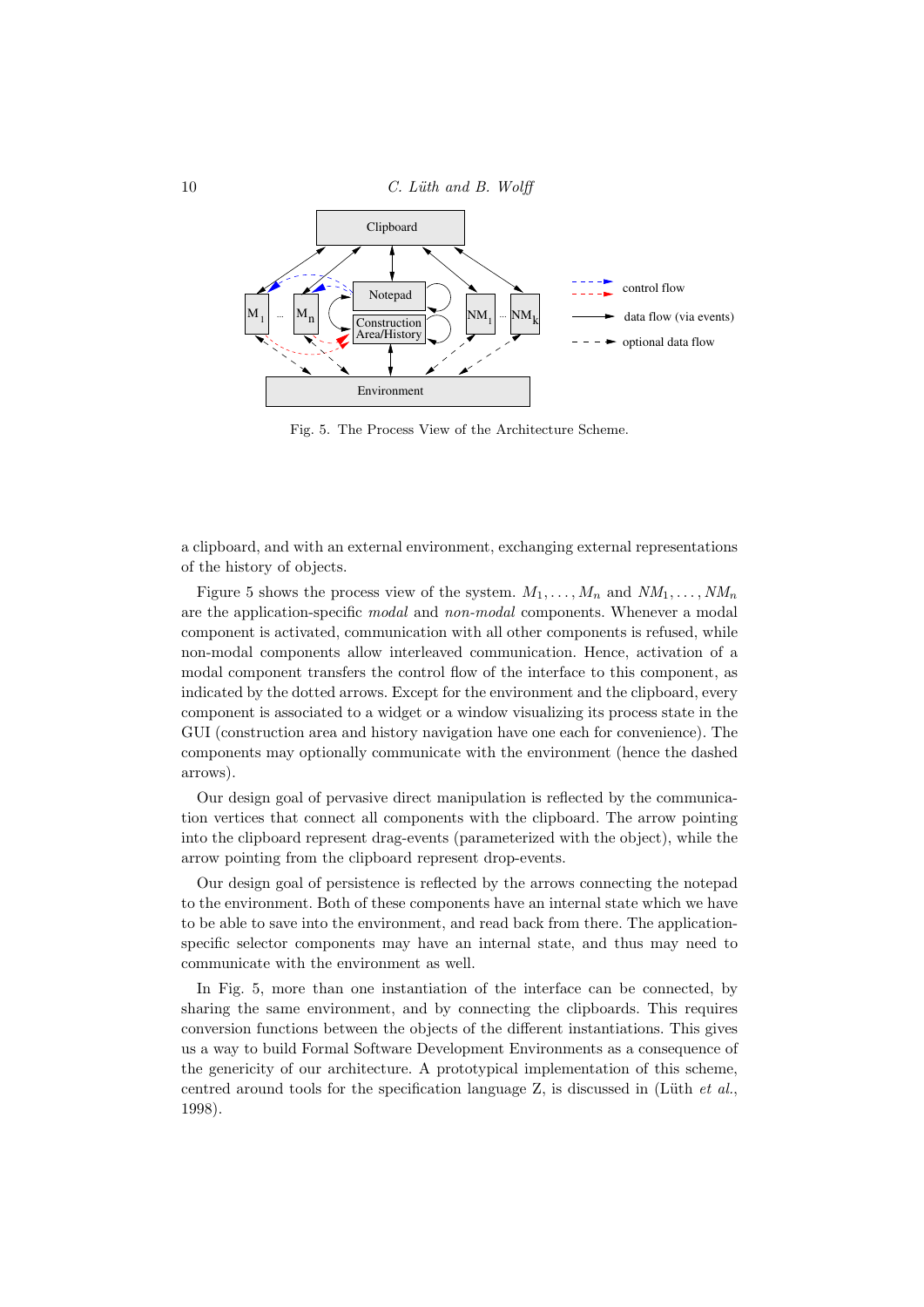#### 4 Implementation

In this section, we will give an overview of the implementation, briefly touching on all components of the system (Fig. 6) in turn. The system is implemented entirely in Standard ML. The instances discussed throughout the paper are based on the theorem prover Isabelle. Since Isabelle essentially consists of a collection of ML types for objects such as theorems, proofs and rule sets, and ML functions to manipulate these objects, organised into a collection of ML structures and functors, one can conservatively extend Isabelle by writing ML functions, using the abstract datatypes provided by Isabelle, without corrupting the logical core of Isabelle.



Fig. 6. Module Architecture

To implement the graphical user interface, we have developed a functional encapsulation of the interface description and command language Tcl/Tk (Ousterhout, 1994) into Standard ML, called sml\_tk (Lüth  $et$  al., 1996). This package provides abstract ML datatypes for the Tcl/Tk objects, thus allowing the programmer to use the interface-building library Tk without having to program the control structures of the application in the untyped, interpretative language Tcl. Further, the sml tk toolkit library offers a collection of often-used, customisable standard components, such as text-input windows or file choosers.

# 4.1 Direct Manipulation of Formulas and Annotation Issues

The problem of representing terms and formulas is ubiquitous in a GUI for a theorem prover. With few exceptions based on a dag-like representation (Kahl, 1998), terms are represented essentially text-based, enriched by mathematical or some graphical notation like square roots or sum signs. In a GUI, there is a potential for novel user interaction such as *query-by-pointing* (clicking on a subterm in order to get information like types) or prove-by-pointing (clicking on a subterm to apply a tactic or rewrite) (Bertot  $\&$  Théry, 1998). Finally, direct manipulation is a straightforward idea enabling the user to drag&drop a subterm within a sum, effecting appropriate applications of associativity and commutativity laws (going back to the system Theorist; see also (Bertot, 1997a)) which are, at least in Isabelle, extremely tedious to communicate in command-line style.

In a generic, language independent environment such as Isabelle, a prerequisite of theses interactions is the generation of term annotations that allow the user to set a focus in the sense of Sect. 2.3, or to point in the sense above. In this section,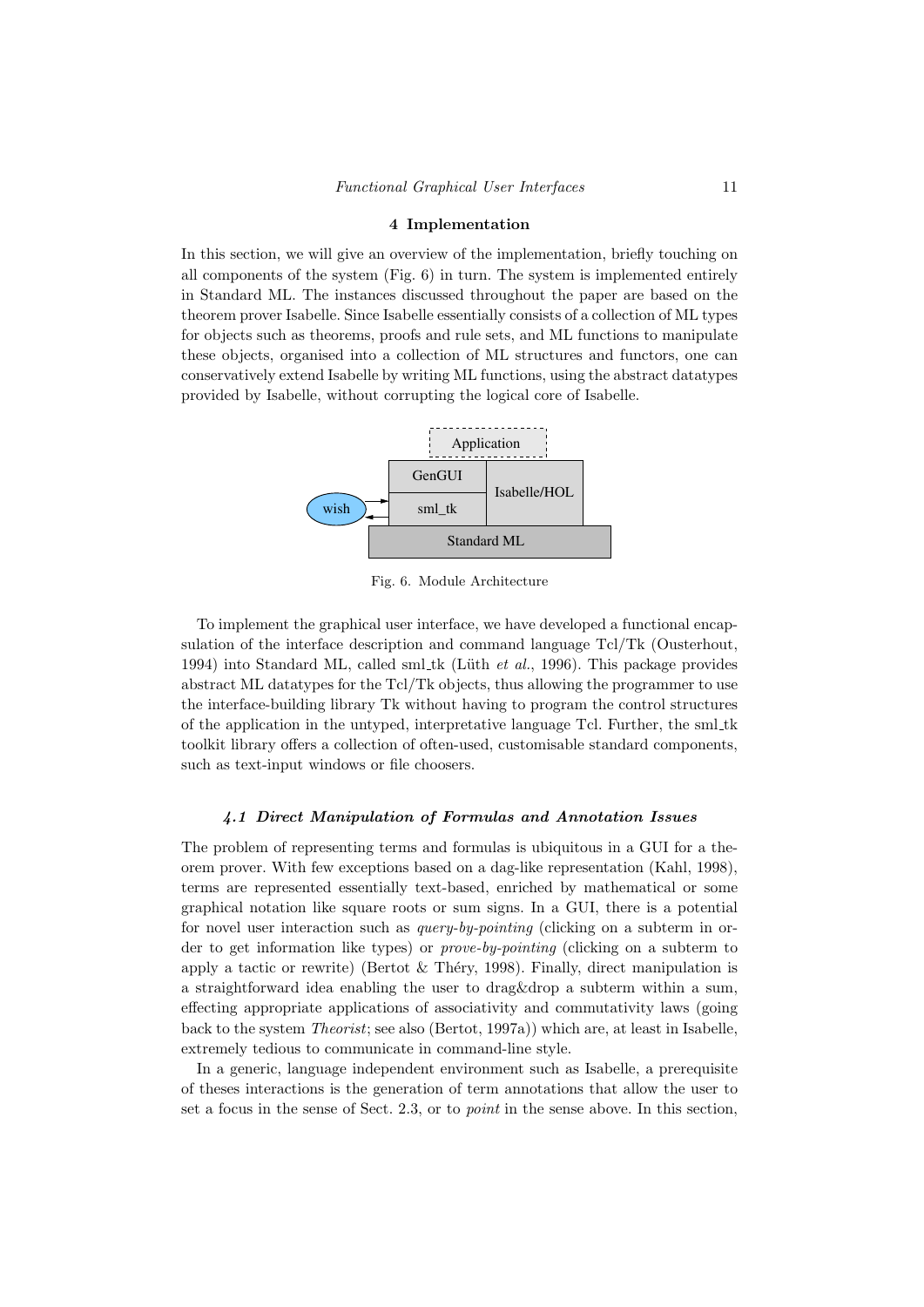we describe the necessary concepts and their implementation within the Isabelle syntax engine.

First, a mechanism to attach and manage one or more alternative external representations of a syntax to a theory is needed. These paraphrasings allow one to produce graphical output like  $\forall x.P$  instead of the conventional text output !x.P. (This mechanism also allows the generation of other documentation formats like  $LAT$ <sub>F</sub>X $)$ .

Second, for a smooth transition from Isabelle's text-based output to graphical output, we implemented a markup-interpreter as a generic component of sml\_tk. It provides a generic parser for an SGML-style notation <tag> ... </tag> that binds attributes or ML functions to the subtext marked by the tags; e.g. the graphical output above is obtained from the code <FONT SYMBOL>\"</FONT>x. P.

Third, the concept of annotations has to be added. Annotations are constant symbols with an external representation that is invisible on the screen and whenever possible transparent to the Isabelle printing macros and printing translations. They are used to generate bindings to specific subtexts. For example, the focus mechanism described above is implemented by surrounding every subterm  $t$  with an annotation  $\triangle$ SEL p>t $\triangle$ /SEL> where p is a representation of the path to the subterm t. The tag SEL is bound to a function which, given  $p$ , extracts the subterm  $t$  from the proofstate. This annotation has to be transparent to the pretty-printing macros; otherwise e.g. the rewriting from the internal representation  $x: y: [$ ] to the external representation  $[x, y]$  will fail. Based on these paths, it is a standard exercise in tactical programming to provide the necessary operations for query-by-pointing and prove-by-pointing.

Tags and annotations can be nested. For example, in  $(\forall x. P(x)) \Rightarrow P(t)$ , the text x will be annotated as a part of the subterms x,  $P(x)$  and  $\forall x$ .  $P(x)$ . In such a case, the most specific annotation is selected first, with subsequent clicks cycling through the less specific ones, so above, the first click on  $x$  will select the subterm  $x$ , the second the subterm  $P(x)$ , and the third the subterm  $\forall x \, P(x)$ .

In summary, a few technical extensions to Isabelle's pretty-printing and parsing machinery are sufficient to make Isabelle support graphical mathematical notation and direct manipulation on terms. These extensions are fully compatible with Isabelle's logical genericity, and fully backwards-compatible with existing syntactic notations.

#### 4.2 The Generic Graphical User Interface GenGUI

The module GenGUI uses the interface description facilities provided by sml tk to provide a generic graphical user interface. It is independent of Isabelle, and given as a functor

functor GenGUI(structure appl: APPL\_SIG) : GEN\_GUI = ...

which returns a graphical user interface for the application appl. The abstract characterisation of an application has already been introduced in Sect. 3.1 above; we will now give a sketch of the ML signature APPL\_SIG describing them. The real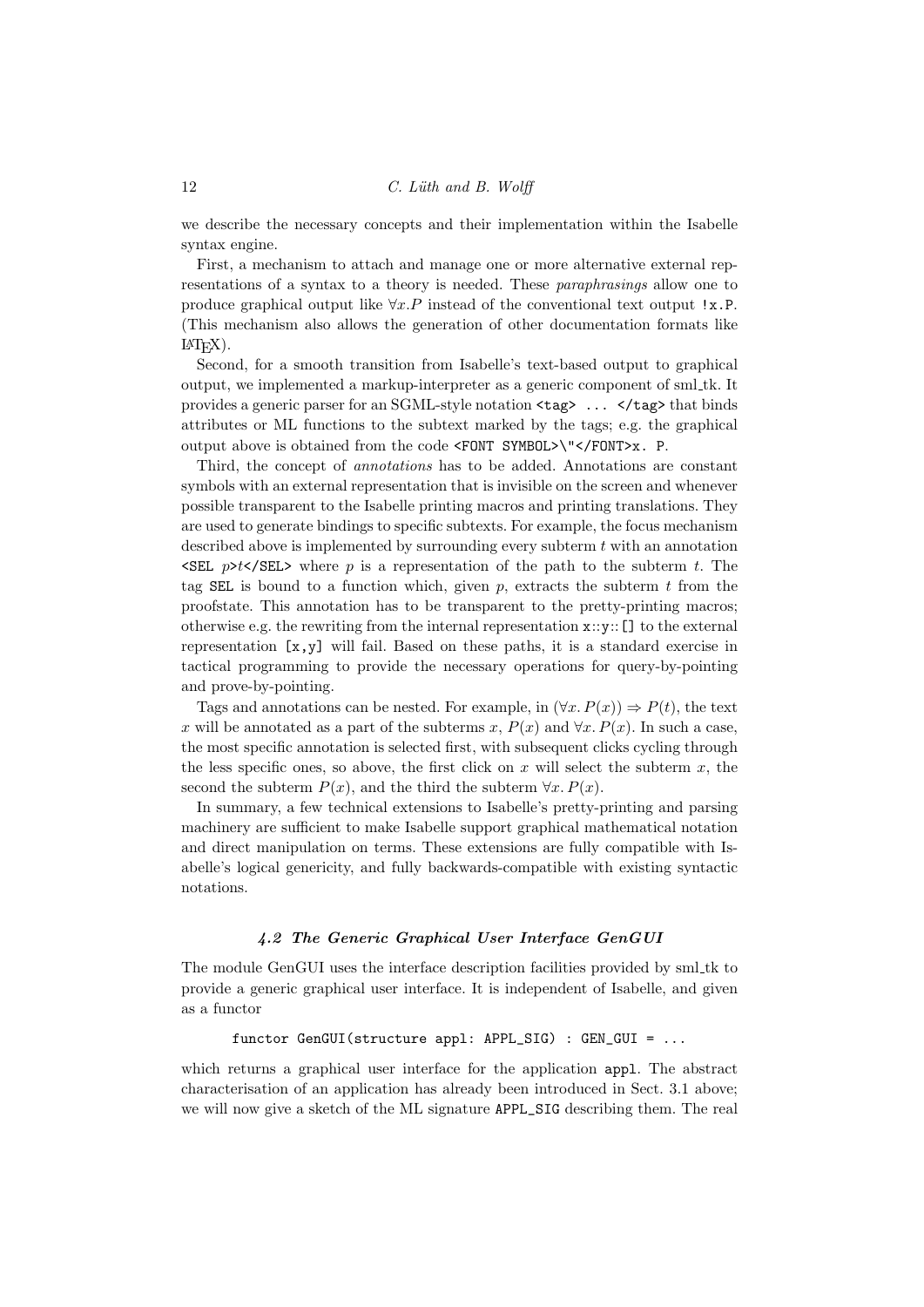signature of course is far more elaborate, containing in particular details about the visual appearance (such as the size of the window, or the particulars of the icons depicting the objects and their locations).

The ML signature can roughly be divided into four parts: typing of the objects, operations and applying them, the construction area and external objects.

For the first part, every object has a type given by obj\_type; its mode can be changed within the modes of the object's type, as given by modes. Objects of type construction\_obj are construction objects, which can be opened and manipulated in the construction area:

```
signature APPL_SIG =
sig
```

```
type object (* The type of all objects *)
eqtype objtype (* The type of object types *)
eqtype mode (* The type of modes *)
val obj_type : object -> objtype
val modes : objtype-> mode list
val mode_name : mode-> string
val initial_mode : object-> mode
val construction_obj : objtype
```
For the second part, there is a type modelling the operations, and an operation with which to apply it. Application is partial, and so the result of an application is either a new object (variant OK), or failure (variant Error, the string argument is an error message to be displayed):

```
datatype object_result = 0K of object | Error of string
type opn
val apply : opn* object list-> object_result
val mon_ops : objtype-> ((object* (opn->unit)-> unit)* string) list
val bin_ops : (objtype* mode)* (objtype* mode)-> opn option
```
For every object type mon ops gives the unary operations as a list of pairs of functions and strings. The string is the name under which the operation will appear in the pop-up menu; the function implements the operation. It gets passed the actual object as its first argument, and a continuation which is used to apply operations. The reason for passing a continuation is that a unary operation may require further user interaction (e.g. when starting a proof in a theory, we first have to enter some goal to be proven).

The binary operations are given by bin\_ops and come into effect by drag&drop. For every type and mode of a target object (the one being dropped onto) and type and mode of objects being dropped, this function gives an option of an operation; if this option is empty then no operation is available for this drag&drop situation.

The construction area shows the delicate interplay between the application and GenGUI. Because the generic user interface implements the history and commands such as undo, the application cannot provide these. But since the layout of the construction area is given by the application, there needs to be a way to call functions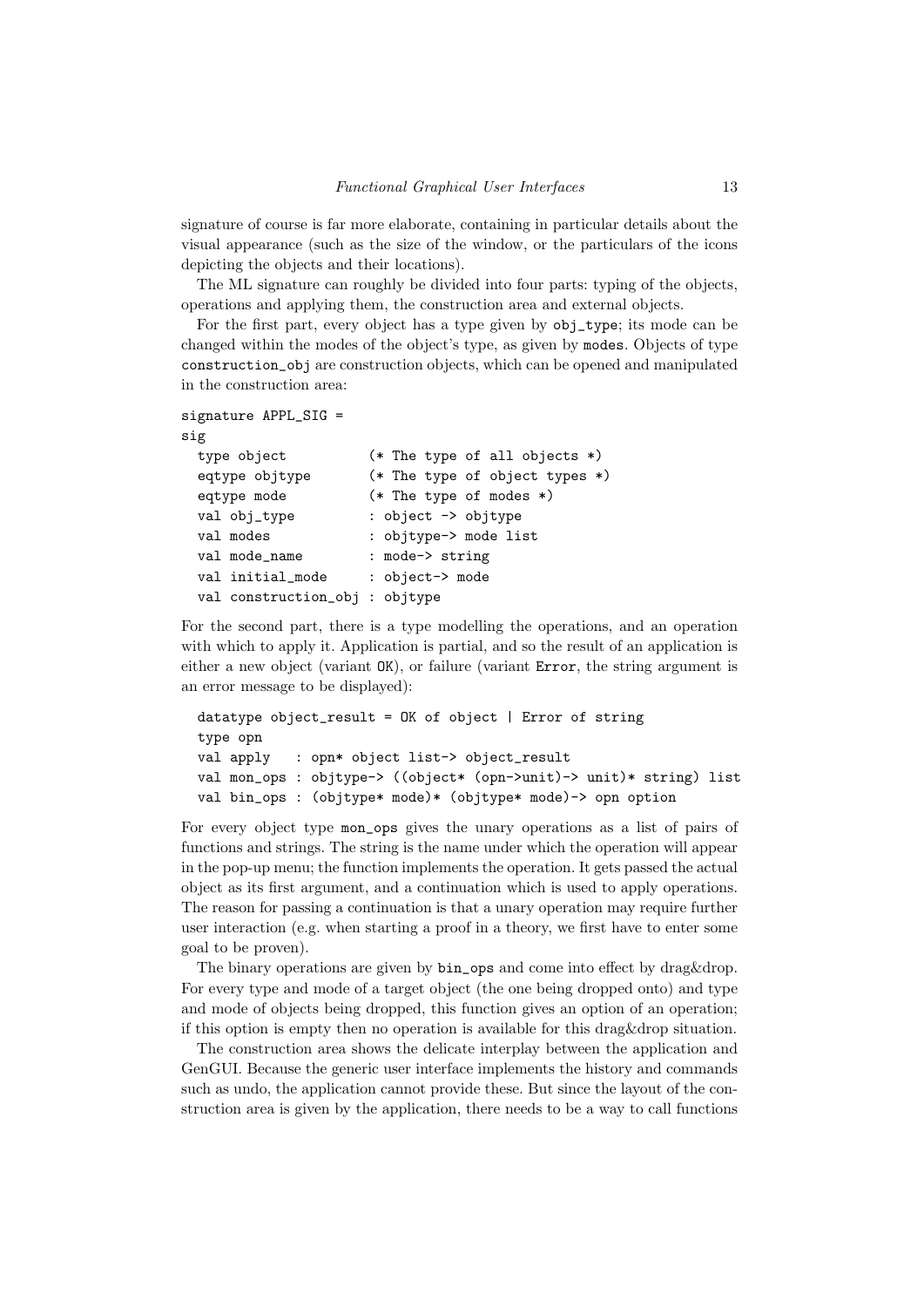which navigate the history, in order to bind them to graphical control elements. So we model the construction area by a functor, which takes the history navigation functions given by the signature HISTORY\_SIG (omitted here), and implements the following export signature:

```
functor ConArea (structure H : HISTORY_SIG):
 sig val open_area : object*H.history->TkTypes.Widget list
      val drop_ops : objtype*mode->object list->(opn->unit)->unit
 end
```
The construction area provides the functions open\_area which takes an object, and its history, and returns a list of widgets making up the construction area. For every type and mode of an object being dropped from the notepad into the construction area, drop\_obs gives the operation to be applied. Like mon\_ops, its arguments are the objects and a continuation to allow further user interaction.

The last part of the application deals with external objects. They are referred to by an identifier of type external\_id. Given such such a reference, we may obtain an object from that by get\_external\_obj. The prime example here are file names; get\_external\_obj loads the contents of the given file. The application may specify dependencies between external objects (see below).

```
eqtype external_id
  val ext_obj_depends_on : external_id* external_id-> bool
  val get_external_obj : external_id-> object_result
end
```
The export interface shows a representation of the data model introduced in Sect. 3.2. The type obj\_label represents vertices of the term graph. objects is a representation of the term graph as a list of pairs  $(l, e)$ , where l is a label and e an expression, consisting of applied operations, external objects or references to previous labels.

```
signature GEN_GUI= sig
  type obj_label
  datatype obj_hist = External of external_id
                    | AppliedOp of opn* obj_hist list
                    | Result of obj_label
  type objects = (obj_labels * obj\_hist) list
  type notepad = (obj_label* TkTypes.Coord) list
  type gui_state = objects* notepad
  val change_external_obj : external_id-> unit
end
```
The notepad contains representations of vertices in the term graph on the screen, given as pairs of obj\_label and Coord; we only need the coordinates, since the rest of the visual representation will be computed from other information (the type of the object etc.). Then the state of the whole system is given by the term graph and the notepad, and represented by an ML value of type gui\_state. Hence we can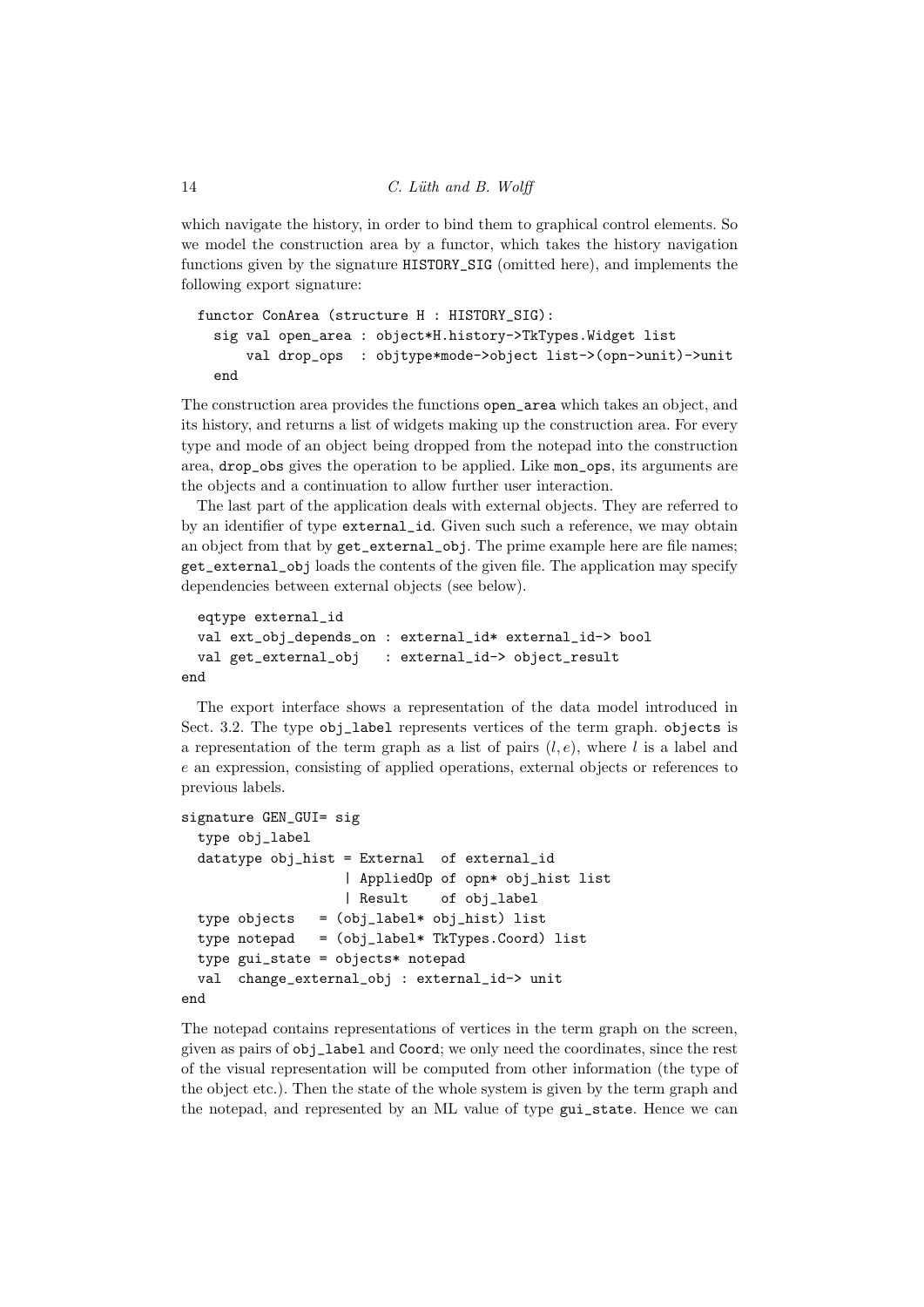use the ML parser to restart the interface in a given state, by generating a string which when parsed and evaluated is a value of type gui\_state corresponding to the current state of the interface. Further, we do not use the whole of ML but only a small subset describing variable declarations val  $x = e$  and expressions e built by function application; a parser for this subset (or another language with similar expressiveness) would not be hard to implement, allowing to parse and evaluate expressions like above under the control of the interface. This can be used to exchange single objects (e.g. proofs) between sessions, and to integrate a textbased interface into the graphical interface.

Incidentally, the state is represented as a global reference; in Haskell it would be implemented more elegantly as a monad. We do not show the functions used to control the start and restart of the GenGUI, but importantly there is a function change\_external\_id by which an external application can signal that the value of an external object has changed. GenGUI then reevaluates the corresponding external object, and all those external objects which depend on it (as specified by ext\_obj\_depends\_on), and moreover outdates all objects constructed from these external objects.

Note how the functional nature of the interface is reflected in the typing: all operations, given by mon\_ops, bin\_ops and drop\_ops, can only produce new objects. The application cannot delete objects.

As a final detail, the clipboard is implemented by sharing a common structure CLIPBOARD, which exports two functions, get: unit-> obj\_hist and put: obj\_hist-> unit; if (and only if) put is called with the history of an object, the next call to get will return this history.

# 5 A Different Instantiation of the Generic Architecture

In this section we will demonstrate how instantiations of our generic architecture can be used to build a special purpose tool by encapsulating a formal method into Isabelle. The tool will be the transformation system TAS, similar in spirit to window inferencing (Grundy, 1991) as realized, for example, in the system TkWinHOL (Långbacka et al., 1995), and related to systems such as Prospectra (Hoffmann  $\&$ Krieg-Brückner, 1993).

# 5.1 Concepts of TAS

In this section, we will briefly sketch the basic principles of modelling transformational program developments in an LCF-style prover, following the lines of Kolyang, Santen and Wolff (1996a). A transformational development can be described as a sequence of correctness-preserving refinement steps

$$
SP_1 \leadsto \ldots \leadsto SP_n
$$

One can abstractly view the  $SP_i$  as arbitrary formulae and  $\sim$  as a transitive, reflexive and monotone refinement relation; this can be, for example, the implication from right to left in the case of refinements based on standard model inclusion, or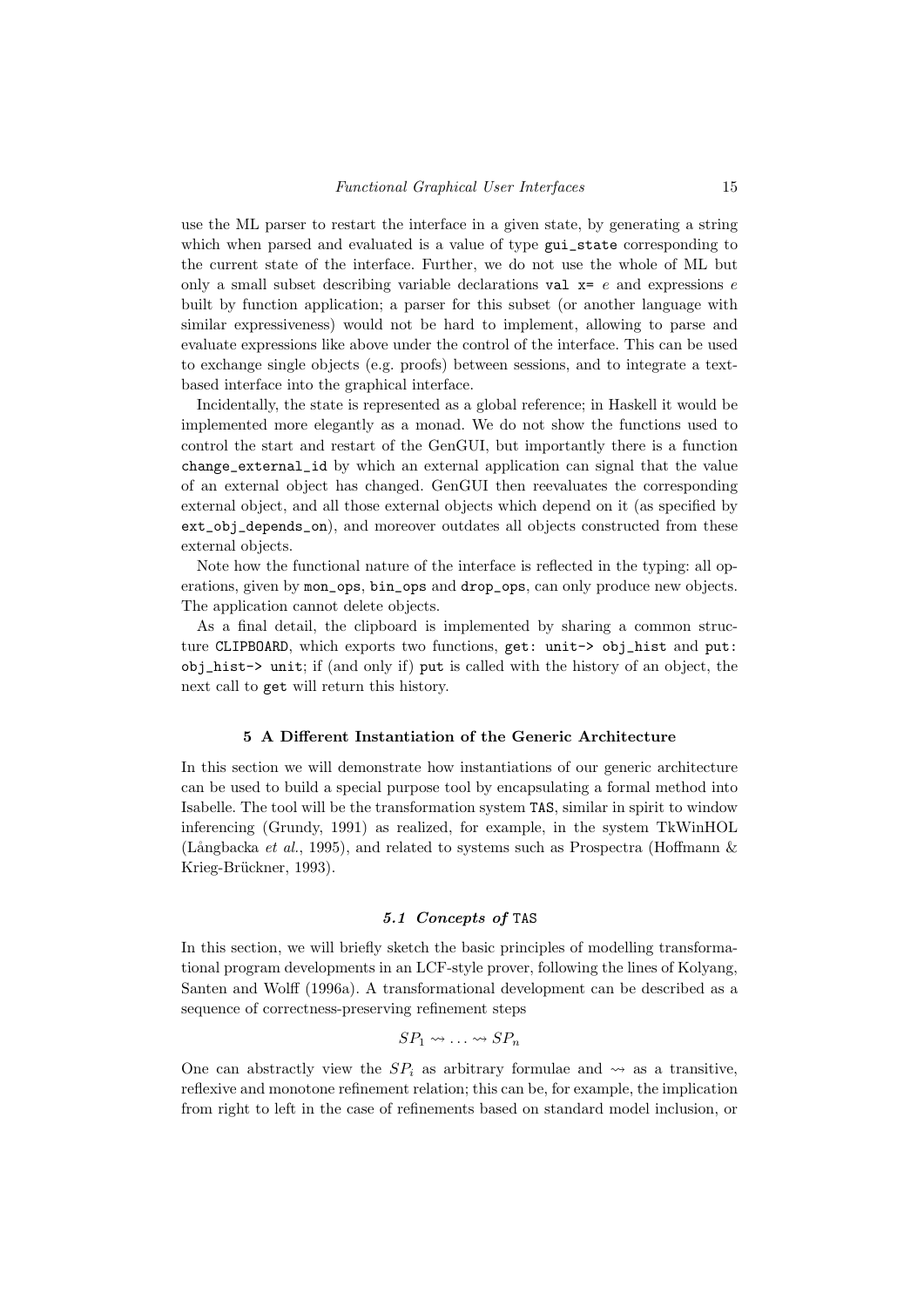## 16 C. Lüth and B. Wolff

process refinement as in CSP. Every development step  $SP_i \rightarrow SP_{i+1}$  is given by applying transformation rules, ranging from simple logical rules to complex ones that convert a certain design pattern into an algorithmic scheme, such as Global Search or Divide & Conquer (Smith & Lowry, 1990).

The basic idea of the Transformation Application System TAS is to separate the logical core of a transformation from the pragmatics of its application, its tactical sugar, driving the concrete application in a development context. A logical core theorem has the following general form

$$
\forall P_1, \dots, P_n \cdot A \Rightarrow I \rightsquigarrow O
$$

where  $P_1, \ldots, P_n$  are the parameters of the rule, A the applicability condition, I the input pattern and O the output pattern. By proving the logical core theorem, a transformation is proven correct. When applying a transformation, the applicability conditions result in proof obligations which are proven externally, by other interfaces to Isabelle (like IsaWin) or by decision procedures or (e.g. model-checkers).

The Transformation Application System is designed to hide this implementation in the prover from the user. Since the proof obligations can be deferred to a later stage, the user of a transformation system can concentrate on the main design decisions of transformational program development: which transformation to apply, and how to instantiate its parameters.

#### 5.2 TAS as an Instantiation of the Generic GUI

We will show how to set up TAS as an application in the sense of Sect. 3.1 above. We have to define construction objects, object types, and operations. The construction objects of TAS will be transformational program developments, corresponding to Isabelle's proof state, with a history of the transformation rules which have been applied. The object types are transformational program developments, transformation rules with none, some or all of their parameters instantiated, parameter instantiations, texts, and theories. Since in realistic transformation rules (such as Global Search) parameter instantiations are lengthy, instantiations merit an additional dedicated object type to avoid retyping, and to allow copying them.

Fig. 7 shows a screen shot of TAS with some objects on the notepad, and a transformational development currently open in the construction area. The operations include instantiating a transformation rule by dropping an instantiation on a transformation rule, and applying a transformation rule by dragging it into the construction area. Further, two transformation rules can be composed (using the transitivity of  $\rightarrow$ ) by dropping a transformation rule onto another one; if present, the application conditions of both transformations were conjoined and the parameters universally quantified again.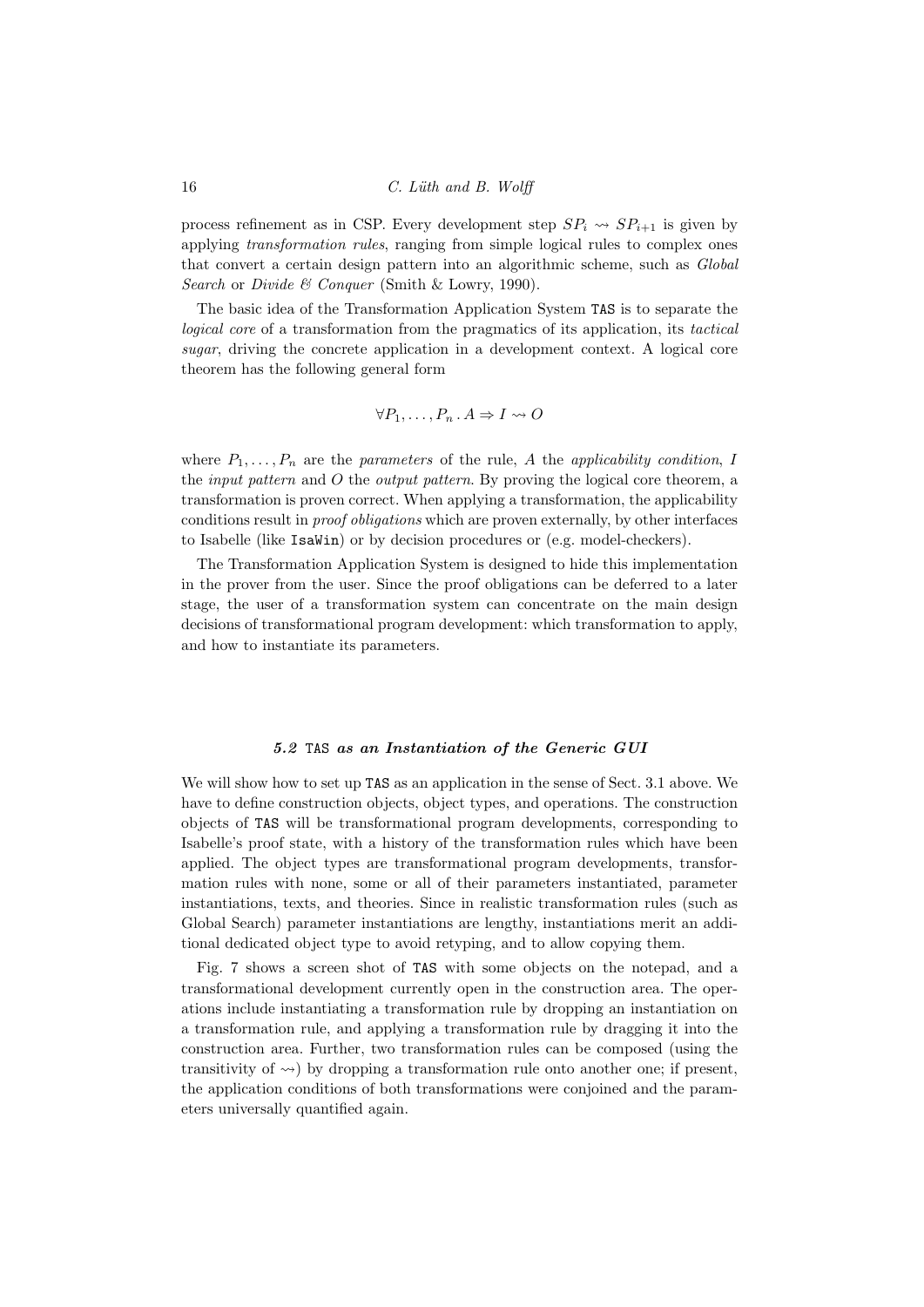

Fig. 7. The Graphical User Interface of TAS

#### 6 Evaluation, Related Work and Conclusions

In this final section, we will discuss a metric evaluation of IsaWin, briefly review related work and close with a summary of our results and an outlook on future work.

#### 6.1 Evaluation of IsaWin

Card, Moran, and Newell (1983) proposed the goals, operators, methods and selection rules (GOMS) model and related it to the keystroke-level model (KLM). They postulate that the users formulate goals (e.g. prove lemma) and subgoals (e.g. push operator outermost) which they achieve by using methods (press key, move mouse, recall theorem name, etc.). The selection rules are the control structures for choosing among several methods available for accomplishing a goal — statistical assumptions about the deviation of these choices form the basis for a translation into the keystroke-level model. KLM attempts to predict performance times for error-free expert performance of tasks by summing up the time for key-stroking, pointing, drawing, thinking, and waiting for the system. Kieras and Polson (1985), and Elkerton and Palmiter (1991) refined the approach.

The original model, but to a lesser extent also its successors, "concentrate on expert users and error-free performance, and place less emphasis on learning, problem solving, error handling, subjective satisfaction and retention" (Shneiderman, 1998).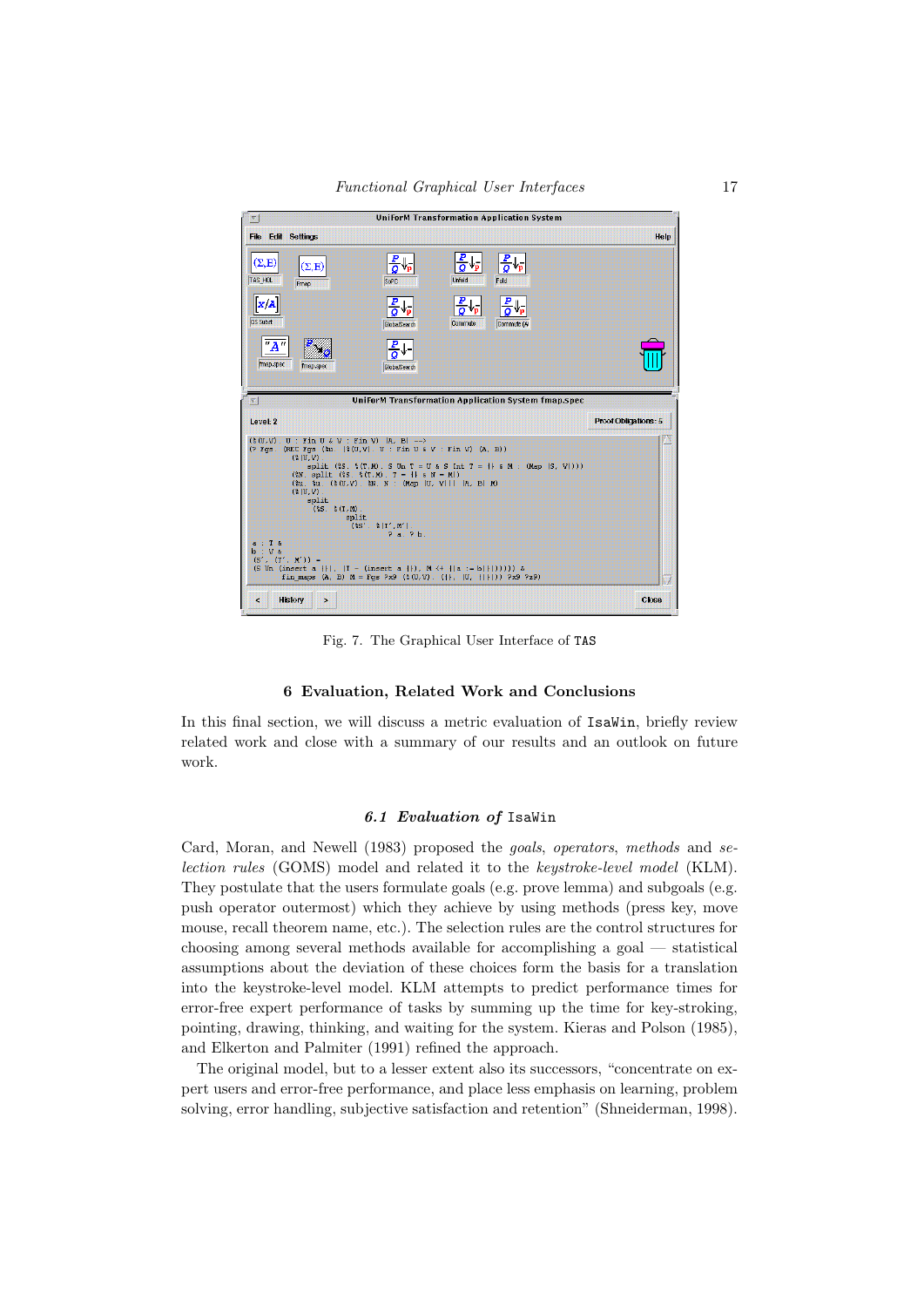# 18 C. Lüth and B. Wolff

Given these fundamental reservations, it is not clear that the GOMS model and its variants apply to theorem proving. Of course, we can do a rough comparison on the KLM-level of IsaWin and Isabelle's command-line interface — for example, the proof script in Fig. 4 is generated by 47 elementary user interactions like set focus or drag object, substantially less than the interaction necessary to produce a proof script of 233 characters — but one might argue that the *fewer interactions* required by a GUI contrast to a larger number of more usual interactions (keystrokes) in the command-line interface. And even if most Isabelle experts agree that the proof script shown in Fig. 4 is typical, the question will remain how costly are untypical situations, where the expert user can use the full flexibility of ML. Hence, these metric data ignore factors like subjective satisfaction and usability.

However, we can identify two areas which IsaWin handles better than a commandline interface: Firstly, proof-by-pointing and query-by-pointing, allowing by a single mouse-click what in the command-line interface requires the tedious and extremely error-prone construction of substitutions, and secondly, IsaWin's replay, allowing a much finer analysis of which proofs are affected by a change than the conventional rerunning of scripts which fails at the first problem.

In summary, at present claims like "GUI's improve productivity over commandline interfaces in some formal method" can not be founded on taxonomic data, although some first studies (Jackson, 1997) suggest this, at least for a particular prover and GUI. It may actually be the case that a GUI precisely because it is easier to use does not encourage purposeful planning to the extent which is necessary for the successful use of a theorem prover (Merriam & Harrison, 1997). Then again, it may be that a GUI makes the alternatives the user faces clearer and easier to invoke (Bornat & Sufrin, 1998). The question remains open until more systematic studies have been conducted; for IsaWin, the prototypical status of the implementation has until now precluded such studies.

# 6.2 Related Work

#### 6.2.1 Generic Architectures and Abstract GUI Descriptions

Design patterns have recently received a lot of attention in the field of objectoriented programming (Gamma et al., 1990; Cooper, 1998). Also motivated by reusability, some techniques (e.g. templates roughly corresponding to functors) are similar to our generic system architecture. However, important aspects of these patterns are described completely informally, resulting in a sometimes intransparent mixture of meta-language, C++ code and pragmatics. In contrast, work on "architecture styles" (Abowd et al., 1993; Allen & Garlan, 1994) aims at a fully formal description of generic architectures. However, for the moment, the emphasis of this research lays on foundation, description and analysis and less on implementation. Hence, we consider this work as complementary.

In the HCI literature, there is a large body of work applying formal methods, for the modelling of GUI's, based on temporal logic, Z or process algebras; see (Dix et al., 1998) for a survey. Interface components can be described as processes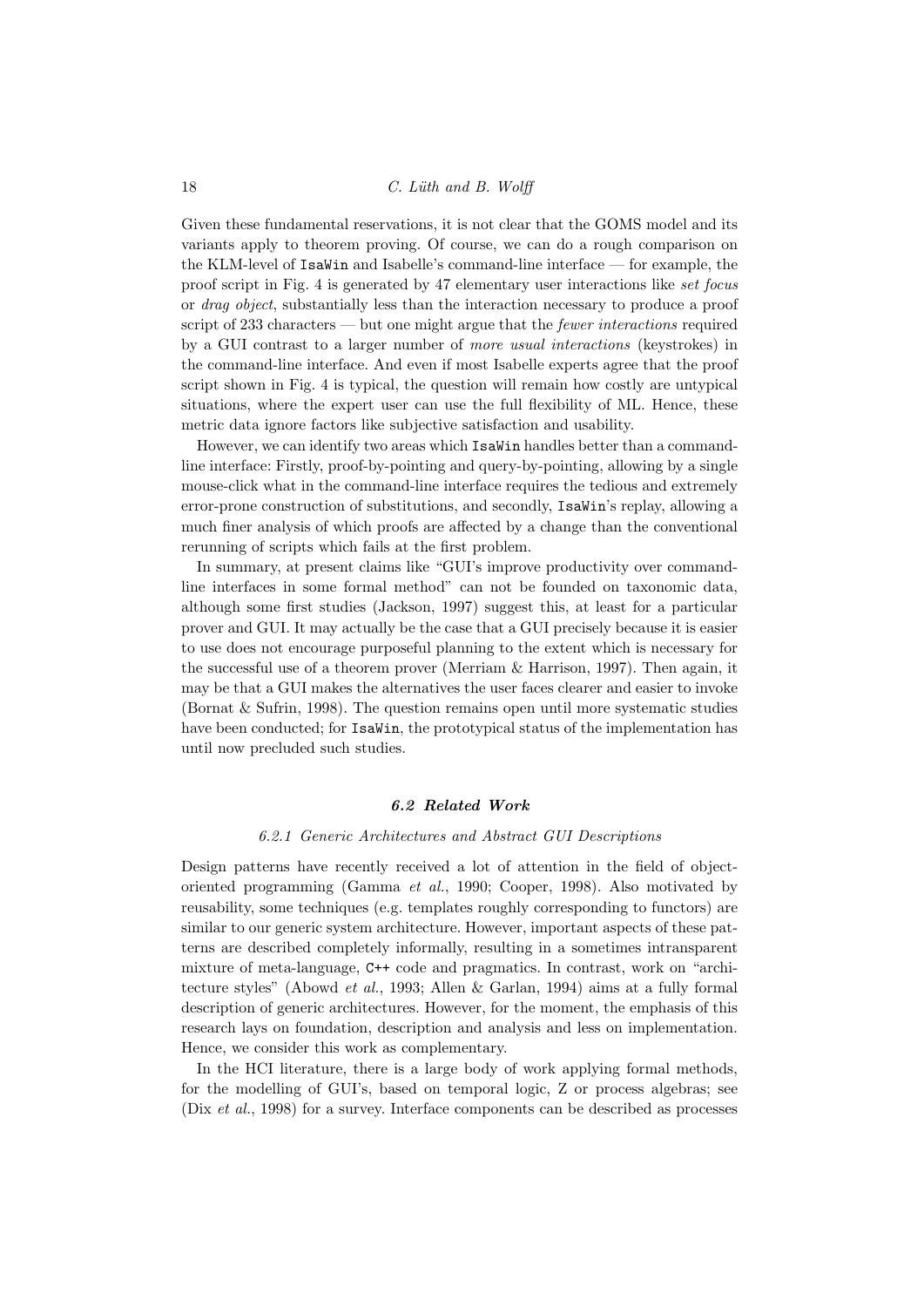exchanging events in a process algebra like CSP pp 320. A similar modelling in CSP could be done for our generic system architecture; then even the dialogue behaviour of the application can be described and specified formally.

# 6.2.2 GUI's for Theorem Provers

GUI's for computer algebra systems such as Maple, Mathematica or MuPad all offer mathematical editing facilities and some of them even direct manipulation of formulae (e.g. rewrite by drag&drop). Typically, this kind of direct manipulation is only available without genericity. These systems are built for a fixed syntax (with emphasis on arithmetics or differential equations), a fixed logic and on the basis of a non-generic system architecture. This also holds for the special purpose theorem prover CADiZ (Toyn, 1996).

In contrast, most recent theorem proving environments are generic, and some also offer proof support for direct manipulation. Jape (Bornat & Sufrin, 1996) is generic in the logic and offers an interface with different styles of proof layout, graphical pretty-printing, and supports proof by direct manipulation, so-called "gestures". It is a lightweight prover, which has not been used yet to encapsulate a formal method. JAPE's gestures are similar to CtCoq (Bertot  $\&$  Bertot, 1996), where they are called proof-by-pointing, but the basic idea remains the same. CtCoq is based on a powerful prover, Coq, which unlike Isabelle is not generic, and moreover supports graphical output which can be configured by the user at runtime, script-based replay, and further direct manipulation like rewriting by drag&drop.

CtCoq is actually part of a larger initiative, in spirit similar to ours, to provide generic interfaces for a family of provers (Bertot  $\&$  Théry, 1998). The generic interface is implemented using the Centaur system (Borras et al., 1988). In contrast to our architecture, the system is distributed (prover and interface can run on different machines) and heterogeneous (prover and interface need not be implemented in the same language). This work has been taken up by the Proof General project at the University of Edinburgh (Bertot et al., 1997), in which a family of interfaces for the three provers Coq, Lego and Isabelle has been implemented inside XEmacs. In our view, despite practical advantages, this does not lead to a better system architecture; and the close interaction between interface and prover possible because both are implemented in the same language leads to better support of direct manipulation and, in particular, replay.

# 6.3 Results

In this paper, we have demonstrated how ideas of functional programming applied to user interface design gives rise to a new functional visualization metaphor, the notepad. The metaphor serves as vehicle to make the data structures of these provers accessible to pervasive direct manipulation.

The notepad allows for abstract manipulation of objects (consisting of construction history and an optional value) represented by *icons*. The functional paradigm is a precondition for systematic replay, based on the recorded construction history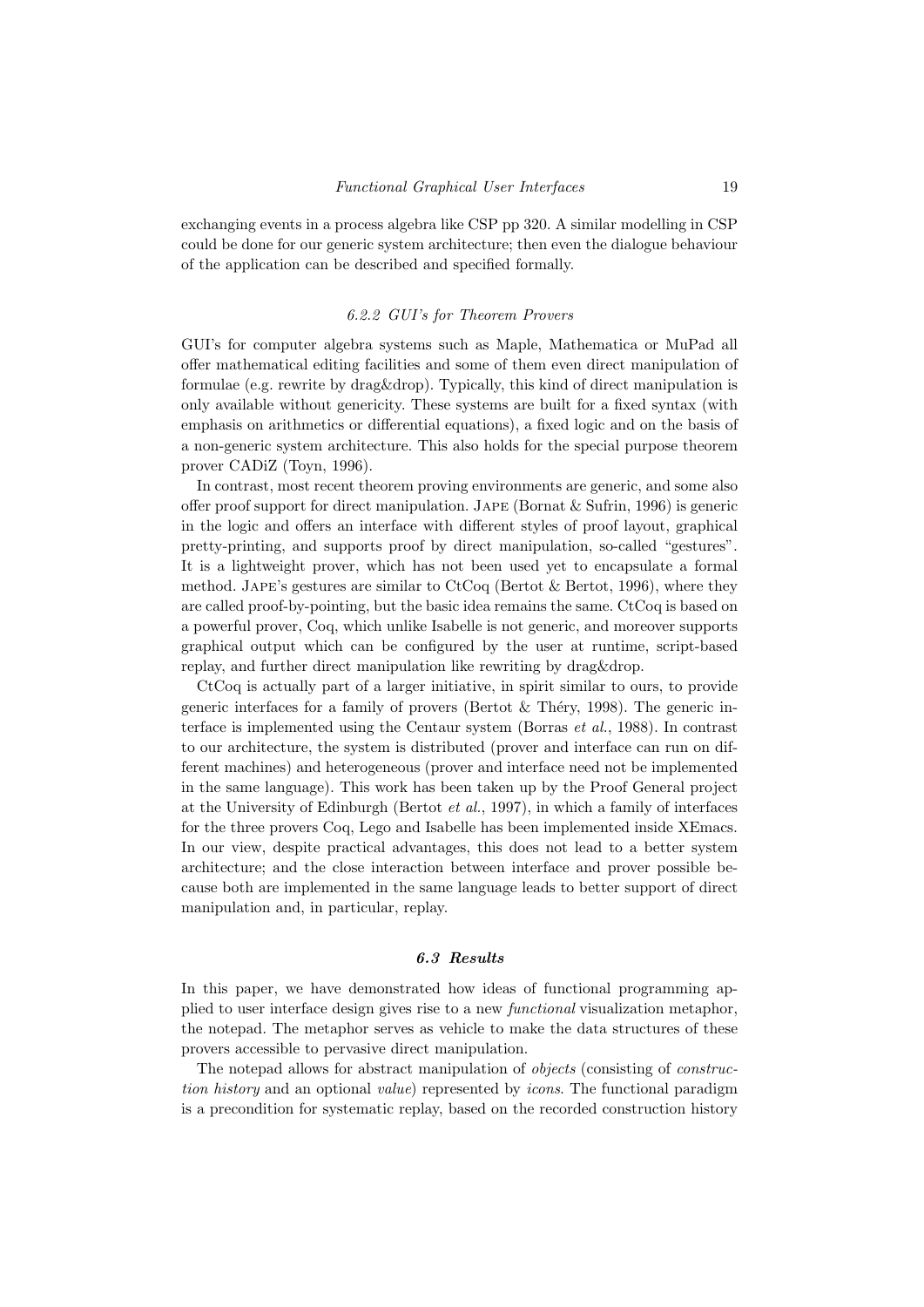| 20 |  |  | $C.$ Lüth and B. Wolff |
|----|--|--|------------------------|
|    |  |  |                        |

| Code size (lines of SML)         | Module                                |
|----------------------------------|---------------------------------------|
| 9900<br>2600<br>4800<br>$4500\,$ | sml_tk<br>GenGUI<br>IsaWin<br>$TAS^a$ |

<sup>a</sup> TAS and IsaWin share about 1400 lines of code.

Table 1. Size of Code

of every object. Objects come in two flavours: while standard objects only admit coarse-grained user interaction via drag&drop on the notepad, construction objects allow fine-grained user interaction in the construction area.

All these concepts are implemented in a *generic system architecture*, based on the powerful modularization concepts of the typed functional language Standard ML. We have presented two instantiations of this architecture, the interface IsaWin for the theorem prover Isabelle, and the transformation system TAS. As a consequence, we expect that our interface components can be reused for a certain range of similar applications. In particular, this gives a blueprint for the construction of tools with a graphical user interface for formal methods encoded into a theorem prover. We have in turn instantiated TAS with CSP and Z, two prominent formal methods for which encodings into Isabelle have been developed.

A fundamental design decision in the implementation was to use the Tk toolkit, encapsulated into Standard ML by sml\_tk. The encapsulation sml\_tk helped us to survive the evolution of Tk in the recent years while taking advantage of its portability. As Table 1 shows, sml\_tk is the largest chunk of code. Building on that, TAS and IsaWin can be kept fairly compact. To put these statistics into context, pure Isabelle has about 17500 lines of ML code.

Despite the relatively low bandwidth between the SML process and the wish, response times have proved satisfactory. The problems arising are minor technicalities: for example, sml tk builds widgets on the screen by generating and sending Tcl code one line at a time. This results in the interface being incrementally built on the screen, which looks unpleasant, in particular on slower machines. First experiments with generating and sending the Tcl code in toto suggest this behaviour can be remedied.

We also have not seen any evidence of Tcl/Tk performance problems, which may be due to the fact that the Tcl code generated by sml tk is very schematic, with little data handling and control flow. The memory requirements of the interface itself are fairly modest (about 10 MB with the Standard ML of New Jersey compiler, on a Sun UltraSPARC running Solaris 2.6), compared to Isabelle (at least 24 MB, rising to e.g. 33 MB for the CSP encoding). The wish is even more modest, with around 800 KB process size.

In a restricted area of interaction with Isabelle, our instantiations seem to sub-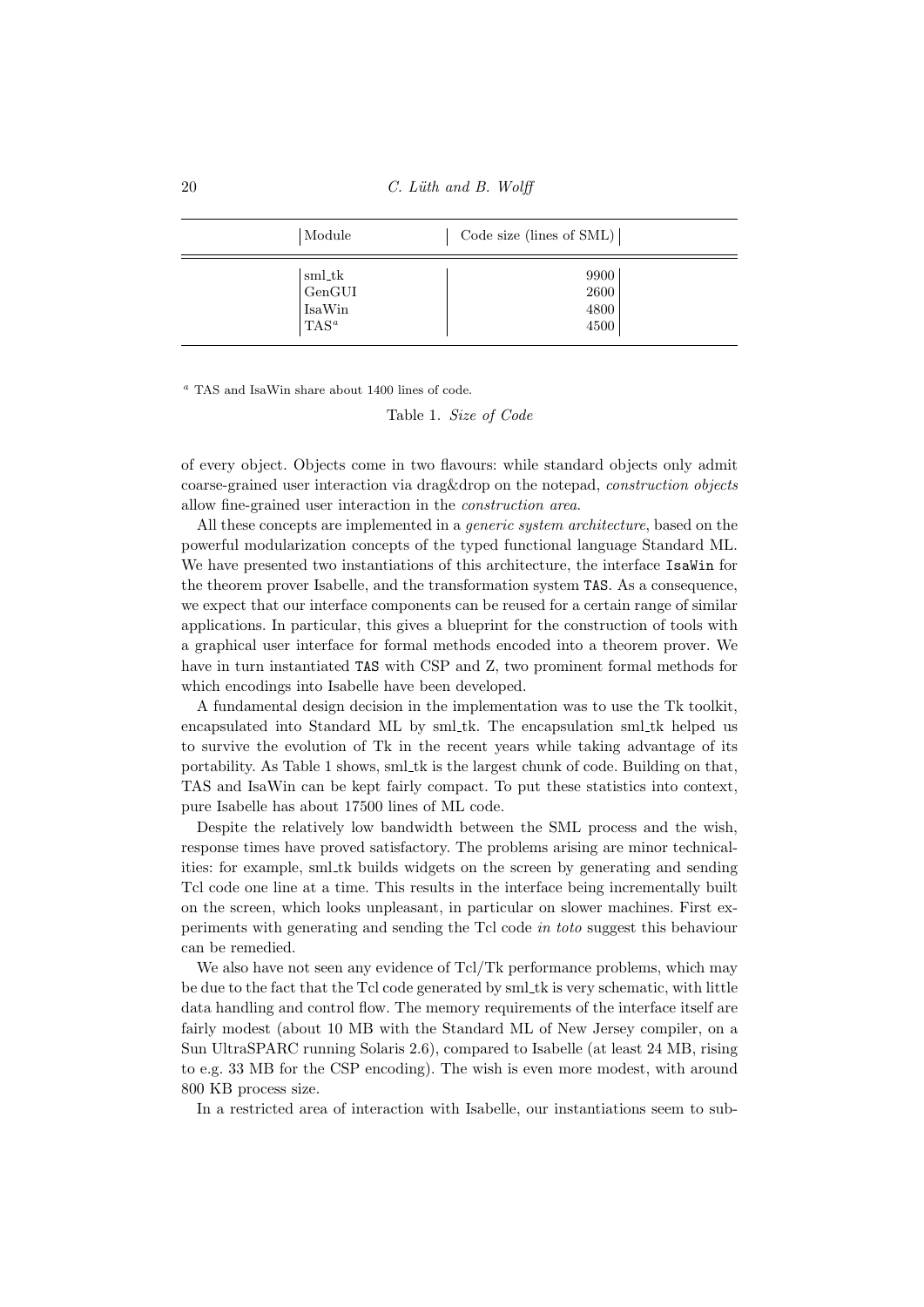stantially facilitate user interaction. This holds in particular for point-and-query, point-and-prove interactions and for global replay activities.

# 6.4 Future Work

TAS and IsaWin are prototypical user interfaces that still need work in details. We would like to allow cut-copy-paste manipulation of the history; in particular the conversion of selected parts of the history to tactic objects would pave the way for powerful techniques of interactive reuse. Further, goals and substitutions are presently read as standard text and parsed via Isabelle's parsing machinery. This should be extended by a suitable mixture with structure-oriented editing facilities as in CtCoq, or mouse-supported input as in Jape.

As text-based interfaces have their advantages as well, a significant potential for increase in productivity is the integration of a command-line interface into our GUI. Conceptually, the commands and operations which are evoked by the GUI can be expressed in a simple functional language, e.g. a subset of ML (see Sect. 4.2). Hence, a command-line interface offers just a different view of the same underlying behaviour; we merely need to be able to parse and print commands in this language. This can be fully integrated with the rest of the interface; e.g. one could edit and reevaluate commands from the history, or one could provide a function's arguments by dragging their icons down from the notepad.

A far more involved subject is to scale up the systematic replay towards automatic reuse of former proof attempts. The most evolved replay and reuse techniques we are aware of are realized in the KIV-system (Reif et al., 1997). KIV also provides direct manipulation on the history and moreover automatic support of reuse by detecting unaffected subparts of the proof which can still be used after failed replay. The authors claim that the productivity of this system is essentially due to its reuse techniques (Reif & Stenzel, 1992). However, this feature is based on a very specialized logic. Extending it for a generic theorem prover on the one hand and embedding it into our generic notion of history will represent a substantial challenge, but we believe that the deep incorporation of history both on the system level and on the generic interface level provides a good starting point.

Acknowledgements. We would like to thank the two anonymous referees whose comments helped to improve this paper significantly. Further, sml\_tk owes much to GoferTk, developed by T. Vullinghs, D. Tuijnman and W. Schulte at the University of Ulm. Finally, we would like to thank Stefan Westmeier, Kolyang and Thomas Meier for improvements of sml tk and and fruitful discussions.

#### References

- Abowd, G., Allen, R., & Garlan, D. (1993). Using style to understand descriptions of software architecture. Proceedings ACM SIGSOFT'93. ACM Press.
- Allen, R., & Garlan, D. (1994). Formalizing architectural connection. Proceedings of 16th conference on software engineering. ACM Press.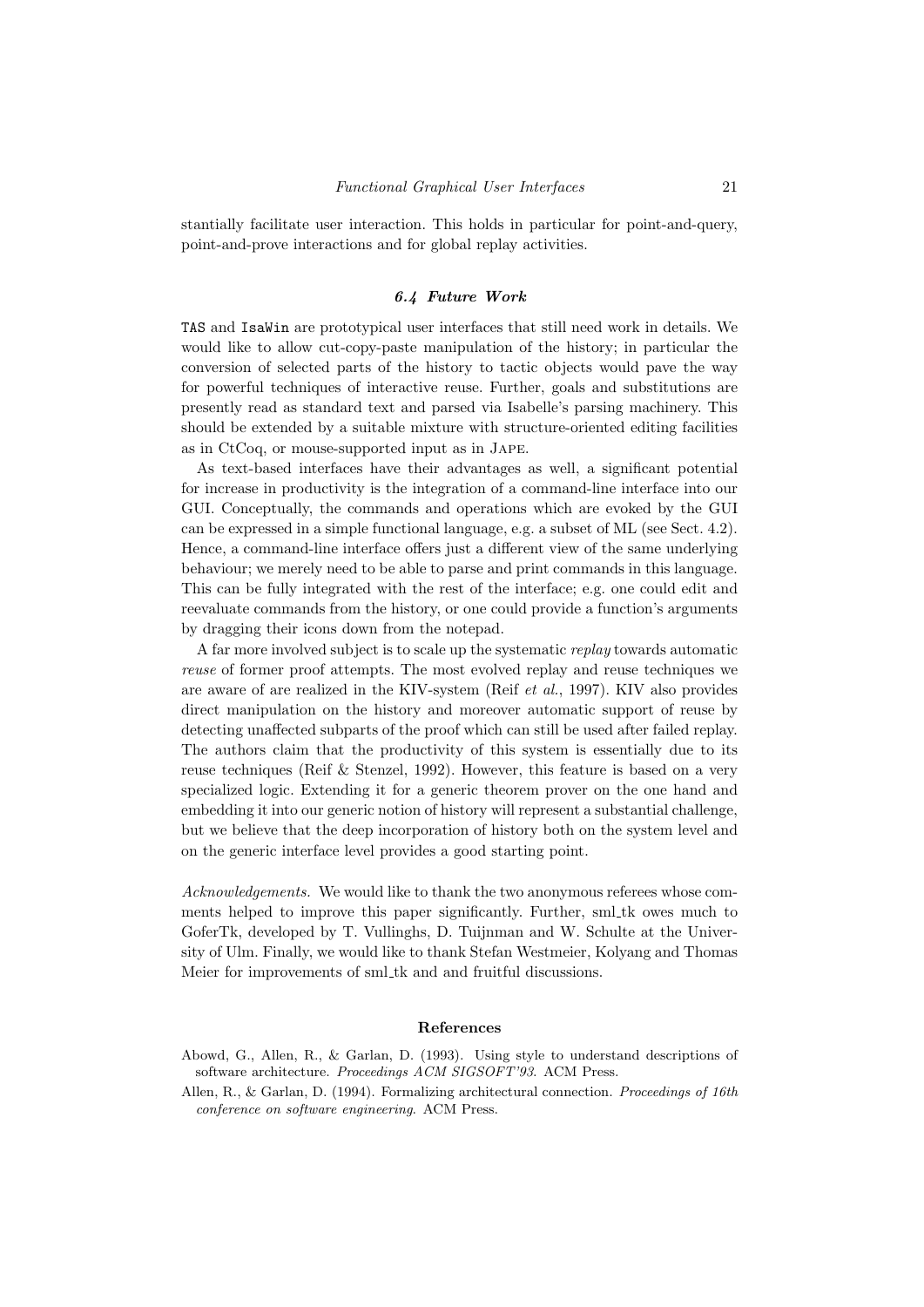- Archer, J. E., Conway, R., & Schneider, F. B. (1984). User recovery and reversal in interactive systems. ACM trans. on programming languages and systems,  $6(1)$ , 1–10.
- Bertot, J., & Bertot, Y. (1996). The CtCoq experience. In: (Merriam, 1996).
- Bertot, Y. (1997a). Direct manipulation of algebraic formulae in interactive proof systems. In: (Bertot, 1997b).
- Bertot, Y. (ed). (1997b). User interfaces for theorem provers UITP'97. INRIA Sophia Antipolis. Electronic proceedings at http://www.inria.fr/croap/events/ uitp97-papers.html.
- Bertot, Y., & Théry, L. (1998). A generic approach to building user interfaces for theorem provers. Journal for symbolic computation, 25(2), 161– 194.
- Bertot, Y., Kleymann, T., & Sequeira, D. (1997). Implementing proof by pointing without a structure editor. LFCS Report Series ECS-LFCS-97-368. LFCS, University of Edinburgh. See also the Proof General home page at http://www.dcs.ed.ac.uk/~proofgen/.
- Bornat, R., & Sufrin, B. (1996). Jape's quiet interface. In: (Merriam, 1996).
- Bornat, R., & Sufrin, B. (1998). Using gestures to disambiguate unification. User interfaces for theorem provers UITP'98.
- Borras, P., Clément, D., Despeyroux, T., Incerpi, J., Kahn, G., Lang, B., & Pascual, V. (1988). Centaur: the system. 3rd symposion on software development environments. (also as INRIA Report No. 777).
- Bowen, J. P., & Gordon, M. J. C. (1994). Z and HOL. Pages 141– 167 of: Bowen, J. .P., & Hall, J. A. (eds), Z users workshop. Workshops in Computing. Springer.
- Card, S. K., Moran, T. P., & Newell, A. (1983). The psychology of human-computer interaction. Lawrence Erlbaum Associates.
- Cooper, J. W. (1998). Using design patterns. Comm. of the ACM,  $41(6)$ ,  $65-68$ .
- Dix, A., Finley, J., Abowd, G., & Beale, R. (1998). Human-computer interaction. Prentice-Hall.
- Elkerton, J., & Palmiter, S. (1991). Designing help using a GOMS model: an information retrieval evaluation. Human factors, 33(2), 185– 204.
- Gamma, E., Helm, R., Johnson, R., & Vlissides, J. (1990). Design patterns: Elements of reusable object-oriented software. Addison-Wesley.
- Gordon, M. J. C., & Melham, T. M. (1993). Introduction to HOL: A theorem proving environment for higher order logics. Cambridge University Press.
- Grundy, J. (1991). Window inference with the HOL system. M. Archer, J. J. Joyce, Leveitt, K. N., & Windley, P. J. (eds), International workshop on the HOL theorem proving system and its applications. IEEE Computer Society Press.
- Hoffmann, B., & Krieg-Brückner, B. (1993). PROSPECTRA: program development by specification and transformation. LNCS, no. 690. Springer.
- Jackson, M. (1997). A pilot study of an automated theorem prover. In: (Bertot, 1997b).
- Kahl, W. 1998 (Feb.). The Higher Order Programming System  $-$  user manual for HOPS. Universität der Bundeswehr München. URL http://diogenes.informatik. unibw-muenchen.de:8080/kahl/HOPS/.
- Kieras, D. E., & Polson, P. G. (1985). An approach to the formal analysis of user complexity. International journal of man-machine studies, 22, 365– 394.
- Kolyang, Santen, T., & Wolff, B. (1996a). Correct and user-friendly implementations of transformation systems. Pages 629– 648 of: Gaudel, M. C., & Woodcock, J. (eds), Formal methods europe FME'96. LNCS, no. 1051. Springer.
- Kolyang, Santen, T., & Wolff, B. (1996b). A structure preserving encoding of Z in Isabelle.